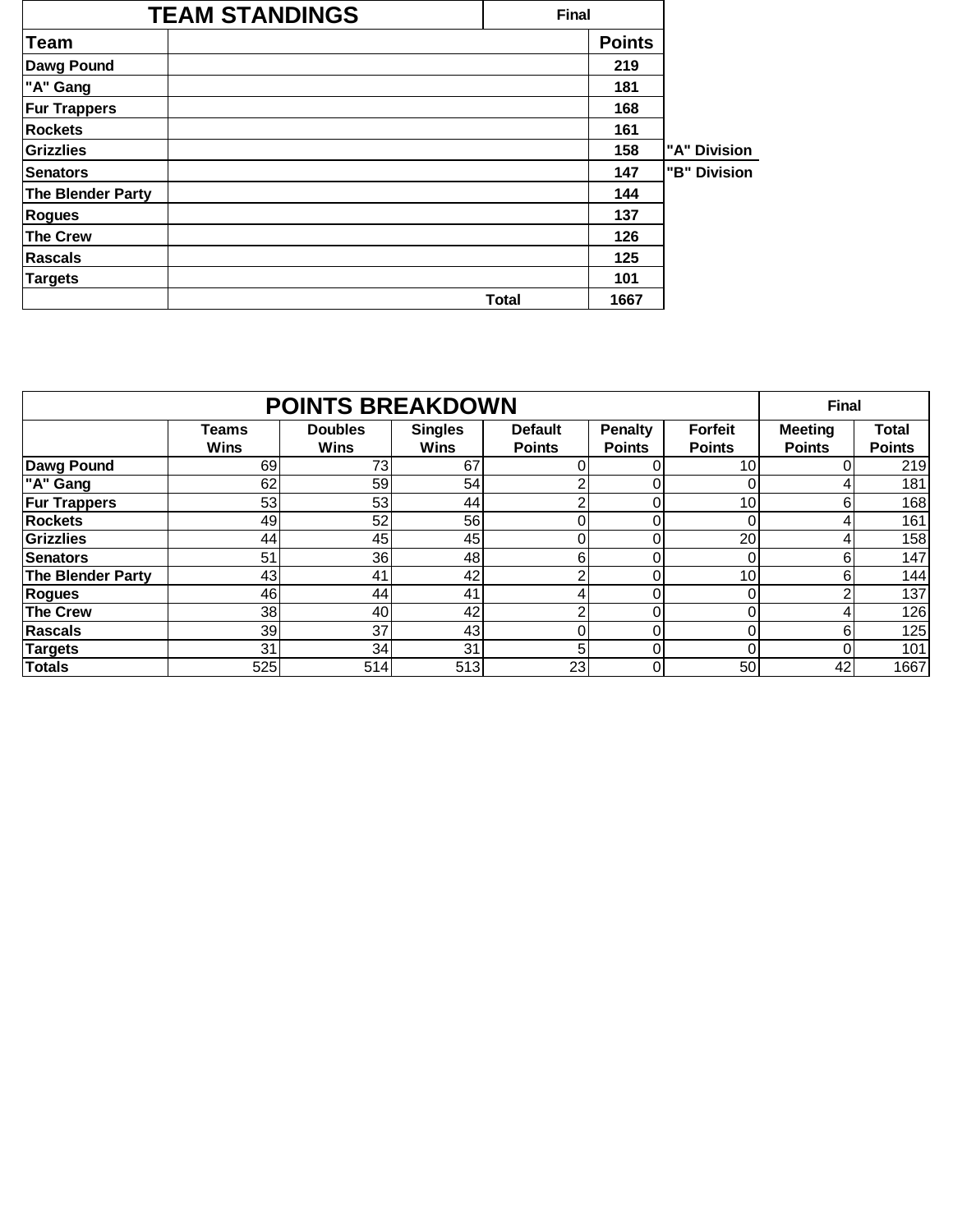|                |                     |                |                |                         |                |                |                 | <b>WEEKLY POINTS</b> |                 |                |                |                |                |                         | Final          |                |
|----------------|---------------------|----------------|----------------|-------------------------|----------------|----------------|-----------------|----------------------|-----------------|----------------|----------------|----------------|----------------|-------------------------|----------------|----------------|
| Team           | Team                | W <sub>1</sub> | W <sub>2</sub> | $W_3$                   | W 4            | W <sub>5</sub> | W <sub>6</sub>  | <b>W7</b>            | Mta             | <b>W8</b>      | W 9            | W 10           | W 11           | W 12                    | W 13           | W 14           |
| No.            | Name                | Sept           | Sept           | Sept                    | Oct            | Oct            | Oct             | Oct                  | Oct             | Oct            | <b>Nov</b>     | <b>Nov</b>     | Nov            | <b>Dec</b>              | Jan            | Jan            |
|                |                     | 10             | 17             | 24                      | $\mathbf{1}$   | 8              | 15              | 22                   | 28              | 29             | 12             | 19             | 26             | 3                       | $\overline{7}$ | 14             |
| $\mathbf{1}$   | "A" Gang            | 10             | 11             | $\overline{7}$          | 10             | <b>BYE</b>     | 6               | 10                   | $\overline{2}$  | 6              | 10             | 13             | $\overline{7}$ | 9                       | 8              | 10             |
| $\overline{2}$ | Rogues              | 5              | 3              | 10                      | 8              | 10             | <b>BYE</b>      | 8                    | $\overline{2}$  | 9              | 3              | $\overline{7}$ | 6              | 6                       | 5              | Forfeit        |
| 3              | Senators            | $\overline{4}$ | <b>BYE</b>     | 8                       | 12             | 11             | 10              | Forfeit              | $\overline{2}$  | 6              | 6              | 2              | 8              | $\overline{7}$          | <b>BYE</b>     | 5              |
| 4              | Dawg Pound          | 11             | 11             | 13                      | 10             | 9              | 11              | <b>BYE</b>           | $\mathbf{0}$    | 9              | 12             | 13             | 10             | 12                      | 12             | 10             |
| 5              | The Blender Party   | 11             | 10             | 11                      | <b>BYE</b>     | $\overline{4}$ | $\overline{4}$  | 9                    | $\overline{2}$  | $\overline{7}$ | 5              | 8              | 6              | $\overline{7}$          | 6              | 9              |
| 6              | Targets             | 3              | 4              | $\overline{7}$          | 8              | 5              | 5               | 6                    | $\mathbf{0}$    | $\overline{7}$ | $\overline{2}$ | 2              | <b>BYE</b>     | 3                       | 3              | $\overline{7}$ |
| $\overline{7}$ | Grizzlies           | <b>BYE</b>     | Forfeit        | 5                       | $\overline{7}$ | 6              | $\overline{7}$  | $\overline{7}$       | $\mathbf{0}$    | 5              | 9              | 8              | 8              | <b>BYE</b>              | 9              | 10             |
| 8              | Fur Trappers        | 12             | 12             | <b>BYE</b>              | 5              | 8              | 9               | 10                   | $\overline{2}$  | 10             | 14             | 9              | 9              | 12                      | 10             | <b>BYE</b>     |
| 9              | Rascals             | $\overline{4}$ | 4              | 8                       | 3              | $\overline{7}$ | 8               | $\overline{7}$       | $\overline{2}$  | <b>BYE</b>     | 1              | $\overline{7}$ | 5              | 8                       | $\overline{7}$ | 8              |
| 10             | The Crew            | $\overline{4}$ | 3              | $\overline{4}$          | $\overline{7}$ | 8              | 8               | 5                    | $\mathbf{0}$    | 8              | <b>BYE</b>     | 6              | $\overline{7}$ | 3                       | 6              | 6              |
| 11             | Rockets             | 11             | 12             | $\overline{2}$          | 5              | $\overline{7}$ | $\overline{7}$  | 8                    | $\overline{2}$  | 8              | 13             | <b>BYE</b>     | 9              | 8                       | 9              | 5              |
|                |                     |                |                |                         |                |                |                 |                      |                 |                |                |                |                |                         |                |                |
|                |                     | 75             | 70             | 75                      | 75             | 75             | 75              | 70                   | 14              | 75             | 75             | 75             | 75             | 75                      | 75             | 70             |
|                |                     |                |                |                         |                |                |                 |                      |                 |                |                |                |                |                         |                |                |
| Team           | Team                | W 15           | W 16           | W 17                    | Mtg            | <b>W18</b>     | W <sub>19</sub> | <b>W20</b>           | W <sub>21</sub> | Mtg            | W22            |                |                | Mtg                     | No of          | Avg            |
| No.            | Name                | Jan            | Jan            | Feb                     | Feb            | Feb            | Feb             | Mar                  | Mar             | Mar            | Mar            |                | <b>Totals</b>  | Pts                     | <b>Wks</b>     | Pts            |
|                |                     | 21             | 28             | $\overline{4}$          | 10             | 18             | 25              | $\overline{4}$       | 11              | 17             | 18             |                |                |                         |                |                |
| $\mathbf{1}$   | "A" Gang            | 10             | <b>BYE</b>     | 9                       | $\overline{2}$ | 10             | $\overline{4}$  | 10                   | 14              | $\overline{0}$ | 3              |                | 181            | $\overline{4}$          | 20             | 8.85           |
| $\overline{2}$ | Rogues              | $\overline{7}$ | 11             | <b>BYE</b>              | $\overline{0}$ | 10             | 9               | 6                    | 6               | $\overline{0}$ | 6              |                | 137            | $\overline{2}$          | 20             | 6.75           |
| 3              | Senators            | $\overline{7}$ | 10             | 10                      | $\overline{2}$ | 6              | 6               | 8                    | 5               | $\overline{2}$ | 10             |                | 147            | 6                       | 20             | 7.05           |
| $\overline{4}$ | Dawg Pound          | 10             | 11             | 13                      | $\overline{0}$ | <b>BYE</b>     | 11              | 9                    | 10              | $\overline{0}$ | 12             |                | 219            | $\mathbf 0$             | 20             | 10.95          |
| 5              | The Blender Party   | <b>BYE</b>     | 5              | $\overline{\mathbf{c}}$ | $\overline{2}$ | $\overline{7}$ | $\overline{4}$  | 5                    | 9               | $\overline{2}$ | 9              |                | 144            | 6                       | 20             | 6.90           |
| 6              | Targets             | 5              | 4              | 5                       | $\overline{0}$ | 8              | 9               | $\overline{7}$       | $\mathbf{1}$    | $\overline{0}$ | <b>BYE</b>     |                | 101            | $\mathbf 0$             | 20             | 5.05           |
| $\overline{7}$ | <b>Grizzlies</b>    | 10             | 4              | 11                      | $\overline{2}$ | 10             | 10              | $\overline{7}$       | 9               | $\overline{2}$ | 12             |                | 158            | $\overline{4}$          | 20             | 7.70           |
| 8              | <b>Fur Trappers</b> | Forfeit        | 8              | 6                       | $\overline{2}$ | 9              | Forfeit         | 9                    | $\overline{4}$  | $\overline{2}$ | 6              |                | 168            | 6                       | 20             | 8.10           |
| 9              | Rascals             | 8              | $\overline{7}$ | $\overline{7}$          | $\overline{2}$ | 5              | <b>BYE</b>      | 6                    | 6               | $\overline{2}$ | 3              |                | 125            | 6                       | 20             | 5.95           |
| 10             | The Crew            | 8              | 8              | 4                       | $\overline{2}$ | 5              | 6               | <b>BYE</b>           | 11              | $\overline{2}$ | 5              |                | 126            | 4                       | 20             | 6.10           |
| 11             | Rockets             | 5              | $\overline{7}$ | 8                       | $\overline{2}$ | 5              | 11              | 8                    | <b>BYE</b>      | $\overline{0}$ | 9              |                | 161            | $\overline{\mathbf{A}}$ | 20             | 7.85           |
|                |                     |                |                |                         |                |                |                 |                      |                 |                |                |                |                |                         |                |                |
|                |                     | 70             | 75             | 75                      | 16             | 75             | 70              | 75                   | 75              | 12             | 75             |                | 1667           | 42                      |                |                |
|                |                     |                |                |                         |                |                |                 |                      |                 |                |                |                |                |                         |                |                |
|                |                     |                |                |                         |                | M/U            |                 | Forfeit              |                 | Pen            |                |                |                |                         |                |                |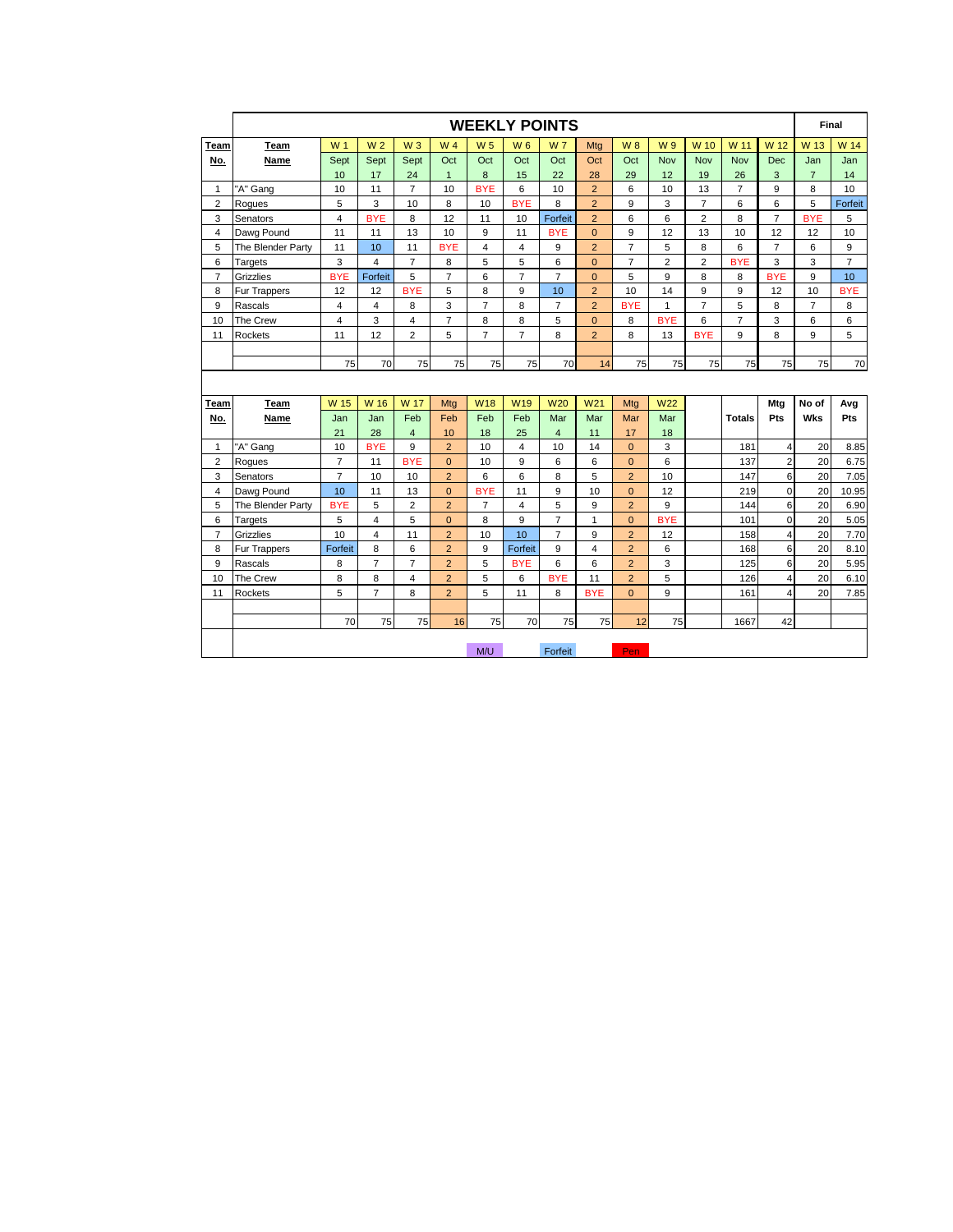| <b>RANK BY PERCENTAGES</b>    |                              |                                |                                |                               |                                 | Final                                 |
|-------------------------------|------------------------------|--------------------------------|--------------------------------|-------------------------------|---------------------------------|---------------------------------------|
|                               | <b>TOTAL</b><br><b>TEAMS</b> | <b>TOTAL</b><br><b>DOUBLES</b> | <b>TOTAL</b><br><b>SINGLES</b> | <b>GAMES</b><br><b>PLAYED</b> | <b>GAMES</b><br><b>FINISHED</b> | <b>FINISHING</b><br><b>PERCENTAGE</b> |
| Adam Warnock                  | 52                           | 22                             | 11                             | 85                            | 42                              | 49.41%                                |
| Gibby Gibson                  | 80                           | 27                             | 15                             | 122                           | 53                              | 43.44%                                |
| Donal MacKinnon               | 76                           | 31                             | 16                             | 123                           | 51                              | 41.46%                                |
| Chip Barrow                   | $\overline{4}$<br>88         | $\mathbf{1}$<br>34             | 0                              | 5<br>140                      | $\overline{2}$                  | 40.00%                                |
| Ron Warnock<br>Kris Schaefer  | 82                           | 33                             | 18<br>16                       | 131                           | 55<br>48                        | 39.29%<br>36.64%                      |
| Keiven O'Neill                | 25                           | 10                             | 6                              | 41                            | 15                              | 36.59%                                |
| Steve Minor                   | 56                           | 23                             | 13                             | 92                            | 33                              | 35.87%                                |
| Greg Bishop                   | 50                           | 18                             | 9                              | 77                            | 27                              | 35.06%                                |
| Clive Benton                  | 81                           | 31                             | 15                             | 127                           | 43                              | 33.86%                                |
| Doug Hamilton                 | 71                           | 32                             | 15                             | 118                           | 39                              | 33.05%                                |
| Aaron Bell                    | 75                           | 29                             | 16                             | 120                           | 39                              | 32.50%                                |
| Mike Murray                   | 71                           | 32                             | 17                             | 120                           | 37                              | 30.83%                                |
| Matt MacNamara                | 33                           | 15                             | 8                              | 56                            | 17                              | 30.36%                                |
| Don Portanova                 | 87                           | 32                             | 19                             | 138                           | 41                              | 29.71%                                |
| Ray Armbrust                  | 81                           | 33<br>25                       | 19                             | 133                           | 39                              | 29.32%                                |
| Gilles Mercier<br>Remi Riel   | 78<br>70                     | 33                             | 15<br>16                       | 118<br>119                    | 32<br>32                        | 27.12%<br>26.89%                      |
| Roger Fournier                | 68                           | 32                             | 12                             | 112                           | 29                              | 25.89%                                |
| Al Lobbezoo                   | 82                           | 29                             | 15                             | 126                           | 32                              | 25.40%                                |
| Charlie Mason                 | 89                           | 35                             | 19                             | 143                           | 36                              | 25.17%                                |
| Chris Pepin                   | 42                           | 35                             | 17                             | 94                            | 22                              | 23.40%                                |
| Willie Muirhead               | 84                           | 32                             | 17                             | 133                           | 31                              | 23.31%                                |
| Gloria Armbrust               | 74                           | 27                             | 17                             | 118                           | 27                              | 22.88%                                |
| <b>Bill Morgan</b>            | 78                           | 25                             | 14                             | 117                           | 26                              | 22.22%                                |
| Ken Dixon                     | 71                           | 31                             | 15                             | 117                           | 26                              | 22.22%                                |
| Roni Webb                     | 28                           | 12                             | 6                              | 46                            | 10                              | 21.74%                                |
| Gerome Bradowski              | 73                           | 31                             | 13                             | 117                           | 25                              | 21.37%                                |
| Keith Stratton                | 76                           | 21                             | 15                             | 112                           | 23                              | 20.54%                                |
| Jessie Stratton               | 82                           | 31                             | 18                             | 131                           | 26                              | 19.85%                                |
| Greg Terry                    | 32                           | 12                             | 5                              | 49                            | 9                               | 18.37%                                |
| Ray Brown                     | 77                           | 31                             | 16                             | 124                           | 22                              | 17.74%                                |
| Gary DiMarco                  | 85                           | 37                             | 15                             | 137                           | 24                              | 17.52%                                |
| Diane Matthews                | 64                           | 27                             | 14                             | 105                           | 18                              | 17.14%                                |
| <b>Bob Cummings</b>           | 38                           | 16                             | 6<br>17                        | 60                            | 10                              | 16.67%                                |
| Ken Craigs<br>Tim Haymes      | 91<br>61                     | 31<br>19                       | 13                             | 139<br>93                     | 23<br>15                        | 16.55%<br>16.13%                      |
| Judith Zarubiak               | 62                           | 24                             | 14                             | 100                           | 16                              | 16.00%                                |
| Lucy Gauthier                 | 82                           | 33                             | 13                             | 128                           | 20                              | 15.63%                                |
| Louise Brown                  | 82                           | 33                             | 18                             | 133                           | 20                              | 15.04%                                |
| Marianne Taylor               | 72                           | 32                             | 16                             | 120                           | 18                              | 15.00%                                |
| Ron Bartlett                  | 82                           | 32                             | 17                             | 131                           | 19                              | 14.50%                                |
| Adam Legros                   | 28                           | 10                             | 5                              | 43                            | 6                               | 13.95%                                |
| Sandra Muise                  | 68                           | 28                             | 12                             | 108                           | 15                              | 13.89%                                |
| <b>Nancy Dostie</b>           | 40                           | 17                             | 9                              | 66                            | 9                               | 13.64%                                |
| Norma Craigs                  | 81                           | 28                             | 16                             | 125                           | 17                              | 13.60%                                |
| <b>Betty Cohoe</b>            | 90                           | 33                             | 17                             | 140                           | 19                              | 13.57%                                |
| Liz Lobbezoo                  | 73                           | 30                             | 17                             | 120                           | 16                              | 13.33%                                |
| Jessica Beck                  | 67                           | 32                             | 15                             | 114                           | 15                              | 13.16%                                |
| Karen Ryan                    | 78                           | 32                             | 12                             | 122                           | 16                              | 13.11%                                |
| Karrie Proulx<br>Olwen Benton | 64<br>71                     | 29<br>32                       | 15<br>14                       | 108<br>117                    | 14<br>15                        | 12.96%<br>12.82%                      |
| Sue Matthews                  | 77                           | 28                             | 14                             | 119                           | 15                              | 12.61%                                |
| Lorrie Murray                 | 77                           | 29                             | 16                             | 122                           | 15                              | 12.30%                                |
| Marilyn Beckett               | 78                           | 30                             | 15                             | 123                           | 15                              | 12.20%                                |
| Brenda MacFarlane             | 72                           | 33                             | 12                             | 117                           | 14                              | 11.97%                                |
| Kerri Dixon                   | 75                           | 32                             | 10                             | 117                           | 14                              | 11.97%                                |
| <b>Jody Cowell</b>            | 84                           | 33                             | 18                             | 135                           | 16                              | 11.85%                                |
| Christine Portanova           | 54                           | 20                             | 8                              | 82                            | 9                               | 10.98%                                |
| Elsie Bell                    | 67                           | 28                             | 13                             | 108                           | 11                              | 10.19%                                |
| Rob Watt                      | 59                           | 21                             | 10                             | 90                            | 9                               | 10.00%                                |
| Jim Little                    | 90                           | 38                             | 19                             | 147                           | 14                              | 9.52%                                 |
| Debbie Dixon                  | 77                           | 27                             | 14                             | 118                           | 11                              | 9.32%                                 |
| Gary Dixon                    | 82                           | 32                             | 16                             | 130                           | 12                              | 9.23%                                 |
| Maddy Gagnon                  | 81                           | 32                             | 16                             | 129                           | 11                              | 8.53%                                 |
| <b>Sherry Arsenault</b>       | 65                           | 27                             | 14                             | 106                           | 9                               | 8.49%                                 |
| Pete Finamore<br>Dave Mason   | 49                           | 19<br>27                       | 6<br>10                        | 74<br>102                     | 6<br>8                          | 8.11%<br>7.84%                        |
| Dianna Bartlett               | 65<br>78                     | 33                             | 14                             | 125                           | 9                               | 7.20%                                 |
| Kim Pepin                     | 64                           | 25                             | 12                             | 101                           | 7                               | 6.93%                                 |
| Jim Beckett                   | 76                           | 27                             | 14                             | 117                           | 8                               | 6.84%                                 |
| Kevin Csordas                 | 66                           | 27                             | 16                             | 109                           | 7                               | 6.42%                                 |
| Roy Gray                      | 88                           | 32                             | 15                             | 135                           | 8                               | 5.93%                                 |
| Mary Mason                    | 72                           | 22                             | 11                             | 105                           | 6                               | 5.71%                                 |
| Nancy Prevost                 | 59                           | 24                             | 11                             | 94                            | 3                               | 3.19%                                 |
| Brian MacFarlane              | 20                           | 7                              | 5                              | 32                            | 1                               | 3.13%                                 |
| Danielle Warnock              | 12                           | 5                              | 0                              | 17                            | 0                               | 0.00%                                 |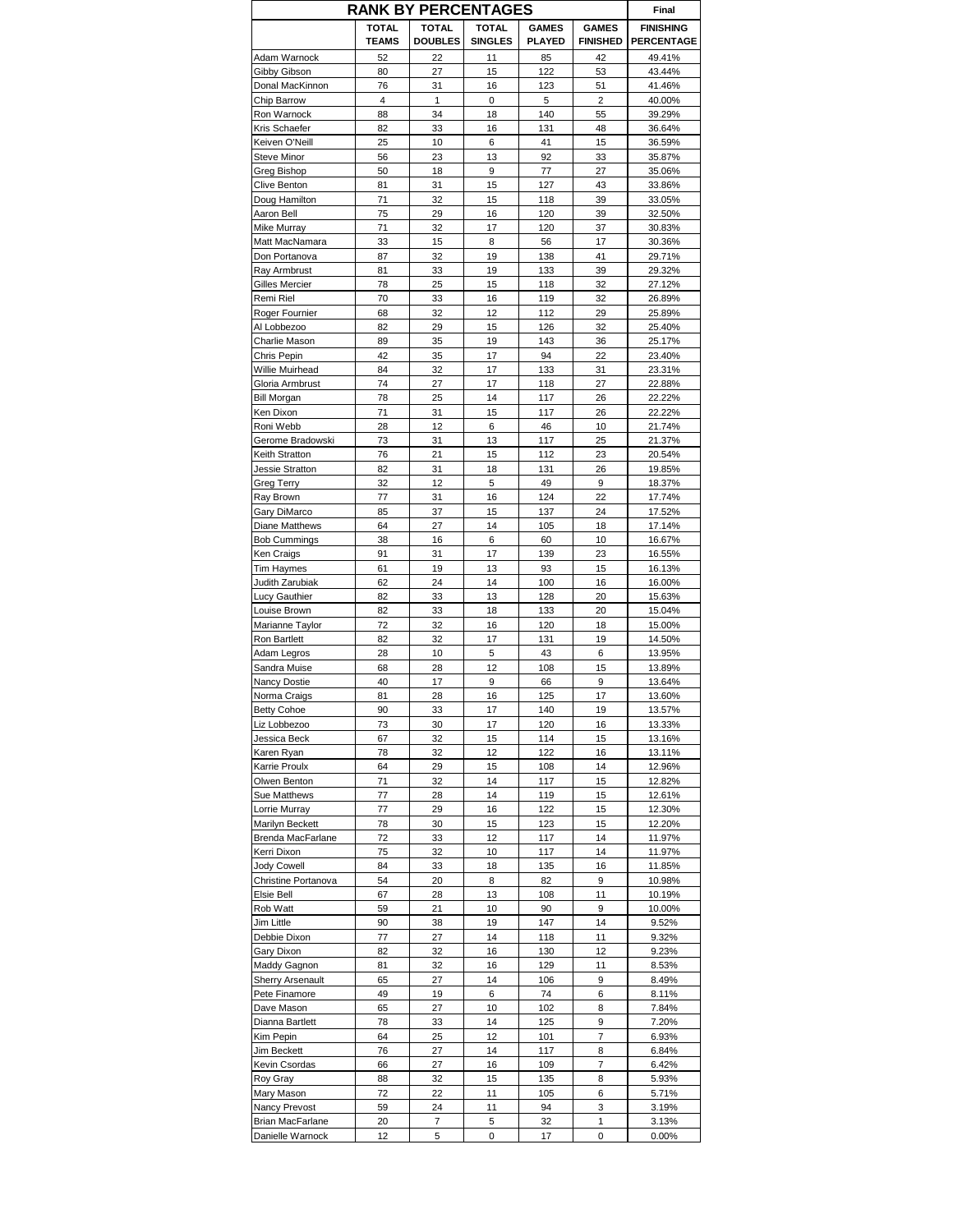| <b>RANK BY FINISHES</b>         |                              |                                |                                |                               |                                 |
|---------------------------------|------------------------------|--------------------------------|--------------------------------|-------------------------------|---------------------------------|
|                                 | <b>TOTAL</b><br><b>TEAMS</b> | <b>TOTAL</b><br><b>DOUBLES</b> | <b>TOTAL</b><br><b>SINGLES</b> | <b>GAMES</b><br><b>PLAYED</b> | <b>GAMES</b><br><b>FINISHED</b> |
| Ron Warnock                     | 88                           | 34                             | 18                             | 140                           | 55                              |
| Gibby Gibson                    | 80                           | 27                             | 15                             | 122                           | 53                              |
| Donal MacKinnon                 | 76                           | 31                             | 16                             | 123                           | 51                              |
| Kris Schaefer                   | 82                           | 33                             | 16                             | 131                           | 48                              |
| Clive Benton                    | 81                           | 31                             | 15                             | 127                           | 43                              |
| Adam Warnock                    | 52                           | 22                             | 11                             | 85                            | 42                              |
| Don Portanova                   | 87                           | 32                             | 19                             | 138                           | 41                              |
| Doug Hamilton                   | 71                           | 32                             | 15                             | 118                           | 39                              |
| Aaron Bell                      | 75                           | 29                             | 16                             | 120                           | 39                              |
| Ray Armbrust                    | 81<br>71                     | 33                             | 19<br>17                       | 133<br>120                    | 39                              |
| Mike Murray<br>Charlie Mason    | 89                           | 32                             | 19                             | 143                           | 37                              |
| Steve Minor                     | 56                           | 35<br>23                       | 13                             | 92                            | 36<br>33                        |
| Gilles Mercier                  | 78                           | 25                             | 15                             | 118                           | 32                              |
| Remi Riel                       | 70                           | 33                             | 16                             | 119                           | 32                              |
| Al Lobbezoo                     | 82                           | 29                             | 15                             | 126                           | 32                              |
| Willie Muirhead                 | 84                           | 32                             | 17                             | 133                           | 31                              |
| Roger Fournier                  | 68                           | 32                             | 12                             | 112                           | 29                              |
| Greg Bishop                     | 50                           | 18                             | 9                              | 77                            | 27                              |
| Gloria Armbrust                 | 74                           | 27                             | 17                             | 118                           | 27                              |
|                                 |                              |                                |                                |                               |                                 |
| <b>Bill Morgan</b>              | 78<br>71                     | 25<br>31                       | 14<br>15                       | 117<br>117                    | 26<br>26                        |
| Ken Dixon                       |                              |                                |                                |                               |                                 |
| Jessie Stratton                 | 82                           | 31                             | 18                             | 131                           | 26                              |
| Gerome Bradowski                | 73                           | 31                             | 13                             | 117                           | 25                              |
| Gary DiMarco<br>Keith Stratton  | 85<br>76                     | 37<br>21                       | 15<br>15                       | 137<br>112                    | 24<br>23                        |
|                                 | 91                           | 31                             | 17                             | 139                           | 23                              |
| Ken Craigs<br>Chris Pepin       | 42                           | 35                             | 17                             | 94                            | 22                              |
| Ray Brown                       | 77                           |                                | 16                             | 124                           | 22                              |
|                                 | 82                           | 31<br>33                       | 13                             | 128                           | 20                              |
| Lucy Gauthier                   | 82                           |                                | 18                             | 133                           | 20                              |
| Louise Brown                    | 82                           | 33<br>32                       | 17                             | 131                           |                                 |
| Ron Bartlett                    |                              |                                |                                |                               | 19                              |
| <b>Betty Cohoe</b>              | 90                           | 33<br>27                       | 17<br>14                       | 140                           | 19<br>18                        |
| Diane Matthews                  | 64                           |                                |                                | 105                           |                                 |
| Marianne Taylor                 | 72                           | 32                             | 16                             | 120                           | 18                              |
| Matt MacNamara                  | 33                           | 15                             | 8<br>16                        | 56                            | 17<br>17                        |
| Norma Craigs<br>Judith Zarubiak | 81<br>62                     | 28<br>24                       | 14                             | 125<br>100                    | 16                              |
| Liz Lobbezoo                    | 73                           | 30                             | 17                             | 120                           | 16                              |
| Karen Ryan                      | 78                           | 32                             | 12                             | 122                           | 16                              |
| <b>Jody Cowell</b>              | 84                           | 33                             | 18                             | 135                           | 16                              |
| Keiven O'Neill                  | 25                           | 10                             | 6                              | 41                            | 15                              |
| Tim Haymes                      | 61                           | 19                             | 13                             | 93                            | 15                              |
| Sandra Muise                    | 68                           | 28                             | 12                             | 108                           | 15                              |
| Jessica Beck                    | 67                           | 32                             | 15                             | 114                           | 15                              |
| Olwen Benton                    | 71                           | 32                             | 14                             | 117                           | 15                              |
| Sue Matthews                    | 77                           | 28                             | 14                             | 119                           | 15                              |
| Lorrie Murray                   | 77                           | 29                             | 16                             | 122                           | 15                              |
| Marilyn Beckett                 | 78                           | 30                             | 15                             | 123                           | 15                              |
| Karrie Proulx                   | 64                           | 29                             | 15                             | 108                           | 14                              |
| Brenda MacFarlane               | 72                           | 33                             | 12                             | 117                           | 14                              |
| Kerri Dixon                     | 75                           | 32                             | 10                             | 117                           | 14                              |
| Jim Little                      | 90                           | 38                             | 19                             | 147                           | 14                              |
| Gary Dixon                      | 82                           | 32                             | 16                             | 130                           | 12                              |
| Elsie Bell                      | 67                           | 28                             | 13                             | 108                           | 11                              |
| Debbie Dixon                    | 77                           | 27                             | 14                             | 118                           | 11                              |
| Maddy Gagnon                    | 81                           | 32                             | 16                             | 129                           | 11                              |
| Roni Webb                       | 28                           | 12                             | 6                              | 46                            | 10                              |
| <b>Bob Cummings</b>             | 38                           | 16                             | 6                              | 60                            | 10                              |
| Greg Terry                      | 32                           | 12                             | 5                              | 49                            | 9                               |
| Nancy Dostie                    | 40                           | 17                             | 9                              | 66                            | 9                               |
| Christine Portanova             | 54                           | 20                             | 8                              | 82                            | 9                               |
| Rob Watt                        | 59                           | 21                             | 10                             | 90                            | 9                               |
| <b>Sherry Arsenault</b>         | 65                           | 27                             | 14                             | 106                           | 9                               |
| Dianna Bartlett                 | 78                           | 33                             | 14                             | 125                           | 9                               |
| Dave Mason                      | 65                           | 27                             | 10                             | 102                           | 8                               |
| Jim Beckett                     | 76                           | 27                             | 14                             | 117                           | 8                               |
| Roy Gray                        | 88                           | 32                             | 15                             | 135                           | 8                               |
| Kim Pepin                       | 64                           | 25                             | 12                             | 101                           | 7                               |
| Kevin Csordas                   | 66                           | 27                             | 16                             | 109                           | 7                               |
| Adam Legros                     | 28                           | 10                             | 5                              | 43                            | 6                               |
| Pete Finamore                   | 49                           | 19                             | 6                              | 74                            | 6                               |
| Mary Mason                      | 72                           | 22                             | 11                             | 105                           | 6                               |
| Nancy Prevost                   | 59                           | 24                             | 11                             | 94                            | 3                               |
| Chip Barrow                     | 4                            | 1                              | 0                              | 5                             | 2                               |
| Brian MacFarlane                | 20                           | 7                              | 5                              | 32                            | $\mathbf{1}$                    |
| Danielle Warnock                | 12                           | 5                              | 0                              | 17                            | 0                               |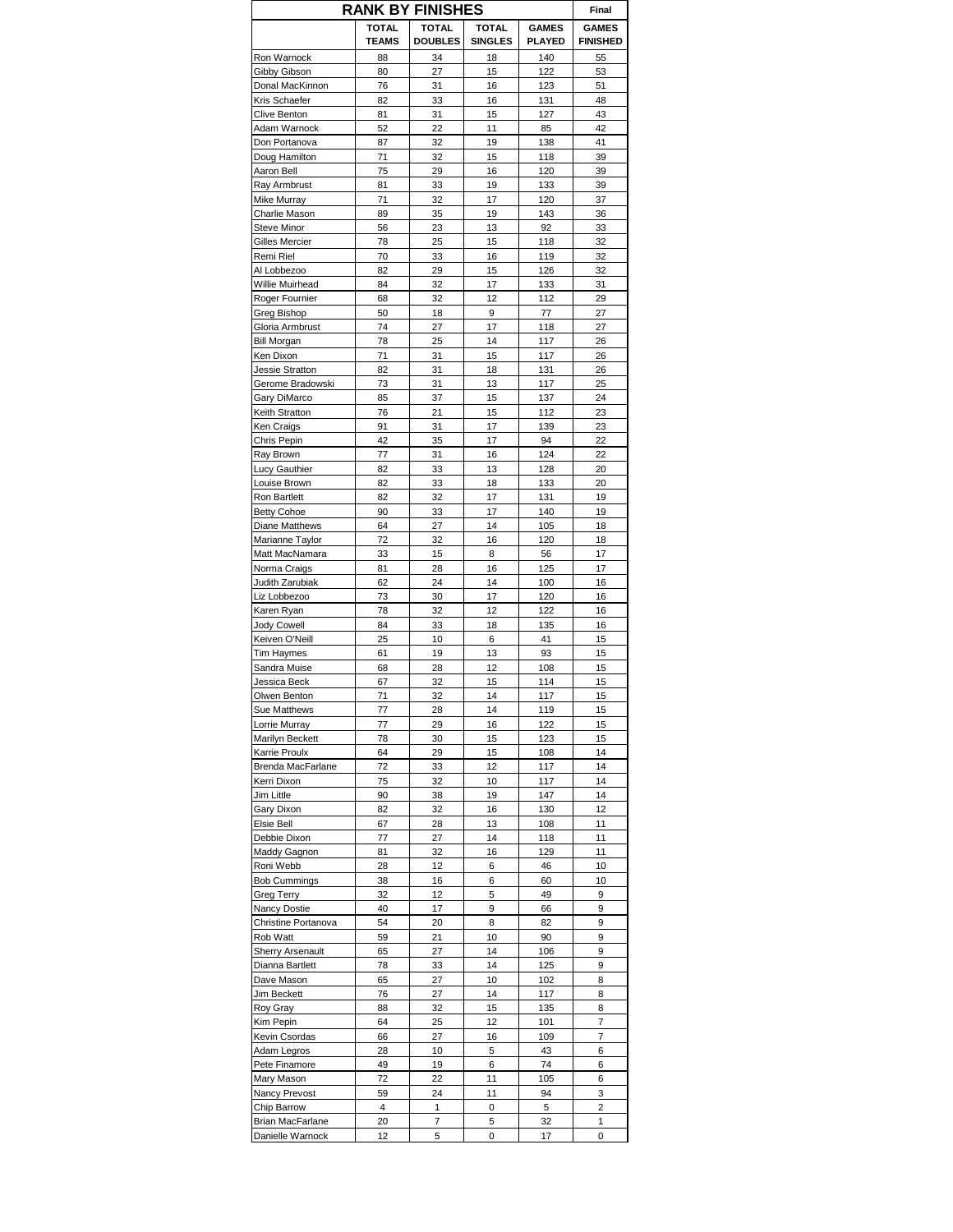| <b>HIGH STARTS</b><br>(Page 1)       |                 |                   |                                |                 |                   |
|--------------------------------------|-----------------|-------------------|--------------------------------|-----------------|-------------------|
| Player                               | Date            | <b>High Start</b> | Player                         | <b>Date</b>     | <b>High Start</b> |
| <b>Gilles Mercier</b>                | 12-Nov          | 160               | <b>Ron Bartlett</b>            | 17-Sep          | 100               |
| Ron Warnock                          | $14 - Jan$      | 160               | Ken Dixon                      | $22-Oct$        | 100               |
| Gibby Gibson                         | 24-Sep          | 152               | Aaron Bell                     | 29-Oct          | 100               |
| Donal MacKinnon                      | $25 - Mar$      | 140               | Sandra Muise                   | 26-Nov          | 100               |
| Donal MacKinnon                      | 18-Mar          | 136               | Keith Stratton                 | 26-Nov          | 100               |
| Doug Hamilton                        | 1-Oct           | 132               | Willie Muirhead                | 18-Feb          | 100               |
| <b>Tim Haymes</b>                    | $1-Oct$         | 126               | Adam Warnock                   | 17-Sep          | 98                |
| Maddy Gagnon                         | 18-Mar          | 124               | Ken Dixon                      | 24-Sep          | 98                |
| Kris Schaefer                        | 17-Sep          | 120               | <b>Brenda MacFarlane</b>       | $1-Oct$         | 98                |
| Liz Lobbezoo                         | 8-Oct           | 120               | Olwen Benton                   | $25 - Feb$      | 98                |
| Kris Schaefer                        | 12-Nov          | 120               | Roy Gray                       | 11-Mar          | 98                |
| Kris Schaefer                        | 18-Feb          | 120               | <b>Jim Little</b>              | $21 - Jan$      | 97                |
| Donal MacKinnon                      | 19-Nov          | 120               | Keiven O'Neill                 | 4-Mar           | 97                |
| Don Portanova                        | 4-Mar           | 120               | <b>Gibby Gibson</b>            | 7-Jan           | 96                |
| Kris Schaefer                        | 4-Mar           | 120               | Ron Warnock                    | 18-Feb          | 96                |
| Donal MacKinnon                      | 25-Mar          | 120               | <b>Clive Benton</b>            | 4-Mar           | 96                |
| Ken Dixon                            | 24-Sep          | 118               | <b>Nancy Prevost</b>           | $1-Oct$         | 95                |
| Keith Stratton                       | 29-Oct          | 118               | Tim Haymes<br>Adam Warnock     | 4-Feb           | 95                |
| Ron Warnock                          | $24-Sep$        | 116               |                                | 17-Sep          | 94                |
| Liz Lobbezoo                         | 3-Dec           | 116               | Karen Ryan                     | 18-Feb          | 94                |
| Keith Stratton<br>Adam Warnock       | 8-Oct<br>19-Nov | 114               | Doug Hamilton<br>Jessica Beck  | 1-Oct<br>8-Oct  | 94<br>94          |
|                                      |                 | 113<br>112        |                                |                 | 93                |
| Doug Hamilton<br>Doug Hamilton       | 17-Sep<br>8-Oct | 112               | Gilles Mercier<br>Gibby Gibson | 10-Sep<br>4-Feb | 93                |
| Doug Hamilton                        | 18-Feb          | 112               | Doug Hamilton                  | $10-Sep$        | 92                |
| Gibby Gibson                         | 17-Sep          | 112               | Matt MacNamara                 | 10-Sep          | 92                |
| <b>Gibby Gibson</b>                  | $1-Oct$         | 112               | Kerri Dixon                    | $1-Oct$         | 92                |
| Gibby Gibson                         | 8-Oct           | 112               | Gary DiMarco                   | 29-Oct          | 92                |
| Gibby Gibson                         | 12-Nov          | 112               | Rob Watt                       | $29-Oct$        | 92                |
| Gibby Gibson                         | 29-Oct          | 112               | <b>Steve Minor</b>             | 19-Nov          | 92                |
| Gibby Gibson                         | $25 - Feb$      | 112               | Gibby Gibson                   | 3-Dec           | 92                |
| Don Portanova                        | 29-Oct          | 112               | Diana Bartlett                 | 8-Oct           | 91                |
| Greg Bishop                          | 19-Nov          | 112               | Gary DiMarco                   | 15-Oct          | 91                |
| <b>Brenda MacFarlane</b>             | 14-Jan          | 112               | <b>Rob Watt</b>                | 18-Feb          | 90                |
| Donal MacKinnon                      | $4-Feb$         | 112               | <b>Judith Zarubiak</b>         | $29-Oct$        | 86                |
| Donal MacKinnon                      | 18-Feb          | 112               | <b>Steve Minor</b>             | 15-Oct          | 84                |
| Liz Lobbezoo                         | 11-Mar          | 112               | Debbie Dixon                   | $29-Oct$        | 84                |
| Doug Hamilton                        | 1-Oct           | 110               | Gary Dixon                     | 11-Mar          | 83                |
| <b>Ron Bartlett</b>                  | 26-Nov          | 110               | Norma Craigs                   | 8-Oct           | 82                |
| <b>Rav Armbrust</b>                  | 17-Sep          | 108               | Roger Fournier                 | $24-$ Sep       | 80                |
| Aaron Bell                           | 14-Jan          | 108               | Chris Pepin                    | 24-Sep          | 80                |
| Doug Hamilton                        | $14 - Jan$      | 107               | Ken Dixon                      | $1-Oct$         | 80                |
| <b>Bob Cummings</b>                  | 3-Dec           | 106               | <b>Diane Matthews</b>          | 18-Feb          | 79                |
| Debbie Dixon                         | 7-Jan           | 106               | Ray Armbrust                   | 10-Sep          | 78                |
| Gerome Bradowski                     | 28-Jan          | 106               | Elsie Bell                     | 17-Sep          | 78                |
| Al Lobbezoo                          | 4-Feb           | 106               | Ray Armbrust                   | $22-Oct$        | 78                |
| Charlie Mason                        | 4-Mar           | 106               | Jim Little                     | 28-Jan          | 78                |
| Don Portanova                        | 1-Oct           | 105               | <b>Betty Cohoe</b>             | 24-Sep          | 77                |
| <b>Mike Murray</b>                   | $29-Oct$        | 105               | Ron Warnock                    | 7-Jan           | $\overline{77}$   |
| <b>Mike Murrav</b>                   | 11-Mar          | 105               | Clive Benton                   | 12-Nov          | 76                |
| Keith Stratton                       | 25-Mar          | 105               | Diane Matthews                 | 18-Feb          | 75                |
| Ken Dixon                            | 10-Sep          | 104               |                                |                 |                   |
| Judith Zarubiak                      | 18-Feb          | 104               |                                |                 |                   |
| Adam Warnock                         | $19-Nov$        | 103               |                                |                 |                   |
| <b>Mike Murray</b>                   | 18-Feb          | 103               |                                |                 |                   |
| Dave Mason                           | $22-Oct$        | 102               |                                |                 |                   |
| Ray Armbrust                         | 7-Jan           | 102               |                                |                 |                   |
| <b>Jody Cowell</b><br>Roger Fournier | 7-Jan<br>8-Oct  | 102<br>101        |                                |                 |                   |
| Gloria Armbrust                      | 26-Nov          | 101               |                                |                 |                   |
| Ron Warnock                          | 3-Dec           | 101               |                                |                 |                   |
| Ron Warnock                          | $18-Feb$        | 101               |                                |                 |                   |
| Gary DiMarco                         | 11-Mar          | 101               |                                |                 |                   |
|                                      |                 |                   |                                |                 |                   |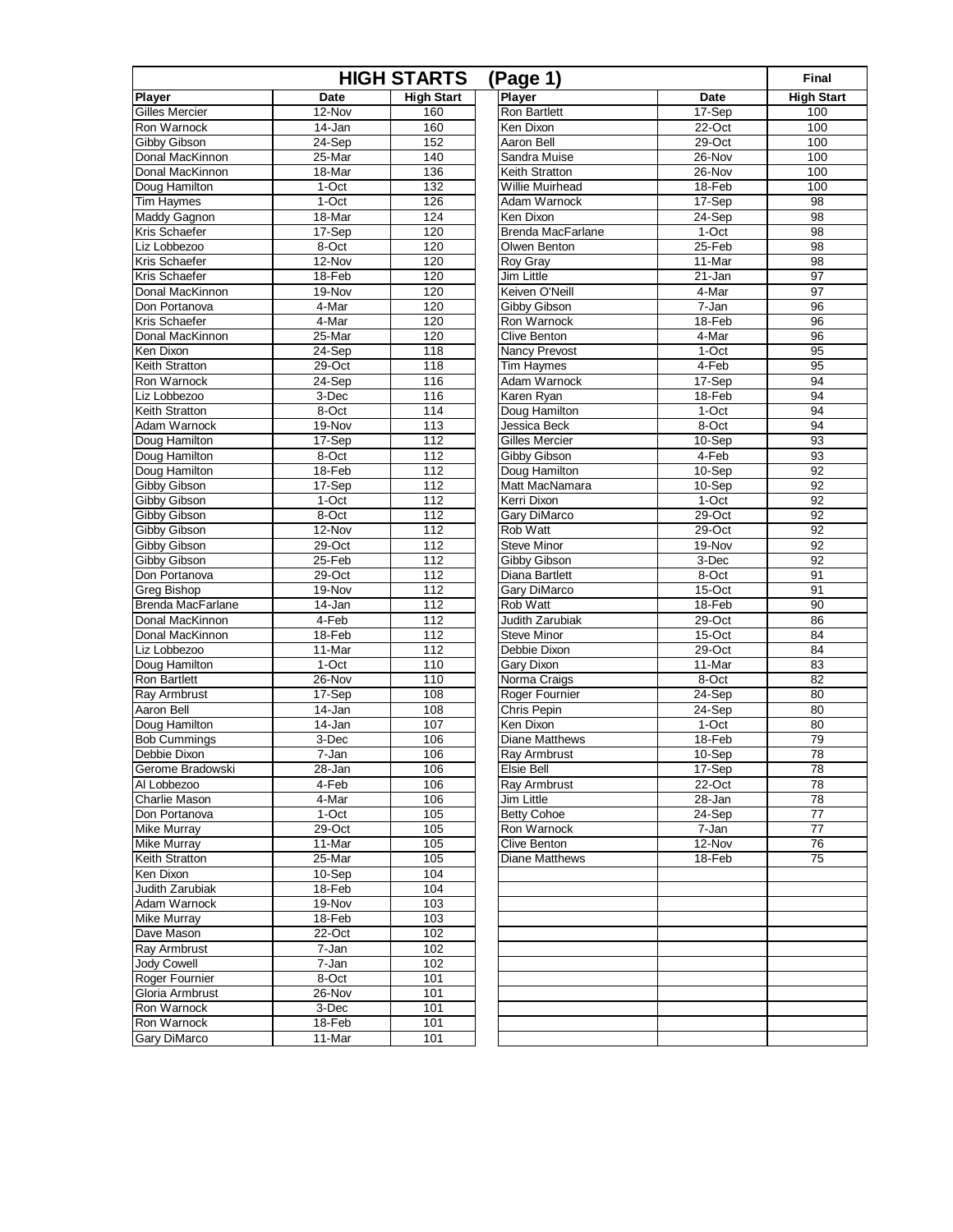| <b>HIGH FINISHES</b> |             | Final              | <b>180 CLUB</b> | Fin         |              |
|----------------------|-------------|--------------------|-----------------|-------------|--------------|
| <b>Player</b>        | <b>Date</b> | <b>High Finish</b> | <b>Player</b>   | <b>Date</b> |              |
| Remi Riel            | 8-Apr       | 136                | Gibby Gibson    | 10-Sep      | 1            |
| Judith Zarubiak      | 15-Apr      | 124                | Gibby Gibson    | 15-Apr      | $\mathbf{1}$ |
| Doug Hamilton        | 21-Jan      | 120                | Ron Warnock     | 1-Oct       | 1            |
| Gibby Gibson         | 1-Oct       | 120                | Ron Warnock     | 5-Nov       | 1            |
| Doug Hamilton        | $1-Oct$     | 117                | Ron Warnock     | $10 - Dec$  | $\mathbf{1}$ |
| Ron Warnock          | 17-Sep      | 115                | Ron Warnock     | 7-Jan       | 1            |
| <b>Mike Murray</b>   | $8-Oct$     | 115                | Ron Warnock     | $11-Feb$    | 1            |
| Donal MacKinnon      | 19-Nov      | 111                | Ron Warnock     | 8-Apr       | 1            |
| Ray Armbrust         | 7-Jan       | 110                | Ron Warnock     | 15-Apr      | $\mathbf{1}$ |
| Ken Dixon            | 15-Apr      | 110                | Doug Hamilton   | 8-Apr       | 1            |
| Aaron Bell           | 26-Nov      | 108                | Doug Hamilton   | 19-Nov      | 1            |
| Ray Brown            | 4-Feb       | 108                | Kris Schaefer   | 3-Dec       | 1            |
| Sandra Muise         | 19-Nov      | 101                | Donal MacKinnon | 5-Nov       | 1            |
| Kris Schaefer        | 3-Dec       | 100                | Donal MacKinnon | 10-Dec      | 1            |
| Karrie Proulx        | 22-Oct      | 100                | Adam Warnock    | $10 - Dec$  | $\mathbf{1}$ |
| Gibby Gibson         | 17-Sep      | 98                 | Al Lobbezoo     | 7-Jan       | 1            |
| Lorrie Murrav        | 4-Mar       | $\overline{98}$    | Don Portanova   | 14-Jan      | 1            |
| Olwen Benton         | 11-Feb      | 97                 | Aaron Bell      | 8-Apr       | 1            |
| Ron Warnock          | $10-Sep$    | $\overline{96}$    |                 |             |              |
| <b>Gary DiMarco</b>  | 24-Sep      | $\overline{92}$    |                 |             |              |
| Gloria Armbrust      | 15-Apr      | $\overline{92}$    |                 |             |              |
| Don Portanova        | $21 - Jan$  | 86                 |                 |             |              |
| Judith Zarubiak      | 15-Apr      | 81                 |                 |             |              |
|                      |             |                    |                 |             |              |
|                      |             |                    |                 |             |              |
|                      |             |                    |                 |             |              |
|                      |             |                    |                 |             |              |

| <b>HIGH FINISHES</b>    |         | Final              | <b>180 CLUB</b> |             | Final |
|-------------------------|---------|--------------------|-----------------|-------------|-------|
|                         | Date    | <b>High Finish</b> | <b>Player</b>   | <b>Date</b> |       |
|                         | 8-Apr   | 136                | Gibby Gibson    | 10-Sep      |       |
| ıbiak                   | 15-Apr  | 124                | Gibby Gibson    | 15-Apr      |       |
| ilton                   | 21-Jan  | 120                | Ron Warnock     | 1-Oct       |       |
| on                      | $1-Oct$ | 120                | Ron Warnock     | $5-Nov$     |       |
| ilton                   | 1-Oct   | 117                | Ron Warnock     | 10-Dec      |       |
| оcк                     | 17-Sep  | 115                | Ron Warnock     | 7-Jan       |       |
| ìУ                      | 8-Oct   | 115                | Ron Warnock     | 11-Feb      |       |
| Kinnon                  | 19-Nov  | 111                | Ron Warnock     | 8-Apr       |       |
| ust                     | 7-Jan   | 110                | Ron Warnock     | 15-Apr      |       |
|                         | 15-Apr  | 110                | Doug Hamilton   | 8-Apr       |       |
|                         | 26-Nov  | 108                | Doug Hamilton   | 19-Nov      |       |
|                         | $4-Feb$ | 108                | Kris Schaefer   | 3-Dec       |       |
| ise                     | 19-Nov  | 101                | Donal MacKinnon | 5-Nov       |       |
| fer                     | 3-Dec   | 100                | Donal MacKinnon | $10 - Dec$  |       |
| ΙX                      | 22-Oct  | 100                | Adam Warnock    | $10 - Dec$  |       |
| on                      | 17-Sep  | 98                 | Al Lobbezoo     | 7-Jan       |       |
| ay                      | 4-Mar   | 98                 | Don Portanova   | 14-Jan      |       |
| ton                     | 11-Feb  | 97                 | Aaron Bell      | 8-Apr       |       |
| $\overline{\text{c}}$ k | 10-Sep  | 96                 |                 |             |       |
| rco                     | 24-Sep  | 92                 |                 |             |       |
| brust                   | 15-Apr  | 92                 |                 |             |       |
| iova                    | 21-Jan  | 86                 |                 |             |       |
| ıbiak                   | 15-Apr  | 81                 |                 |             |       |
|                         |         |                    |                 |             |       |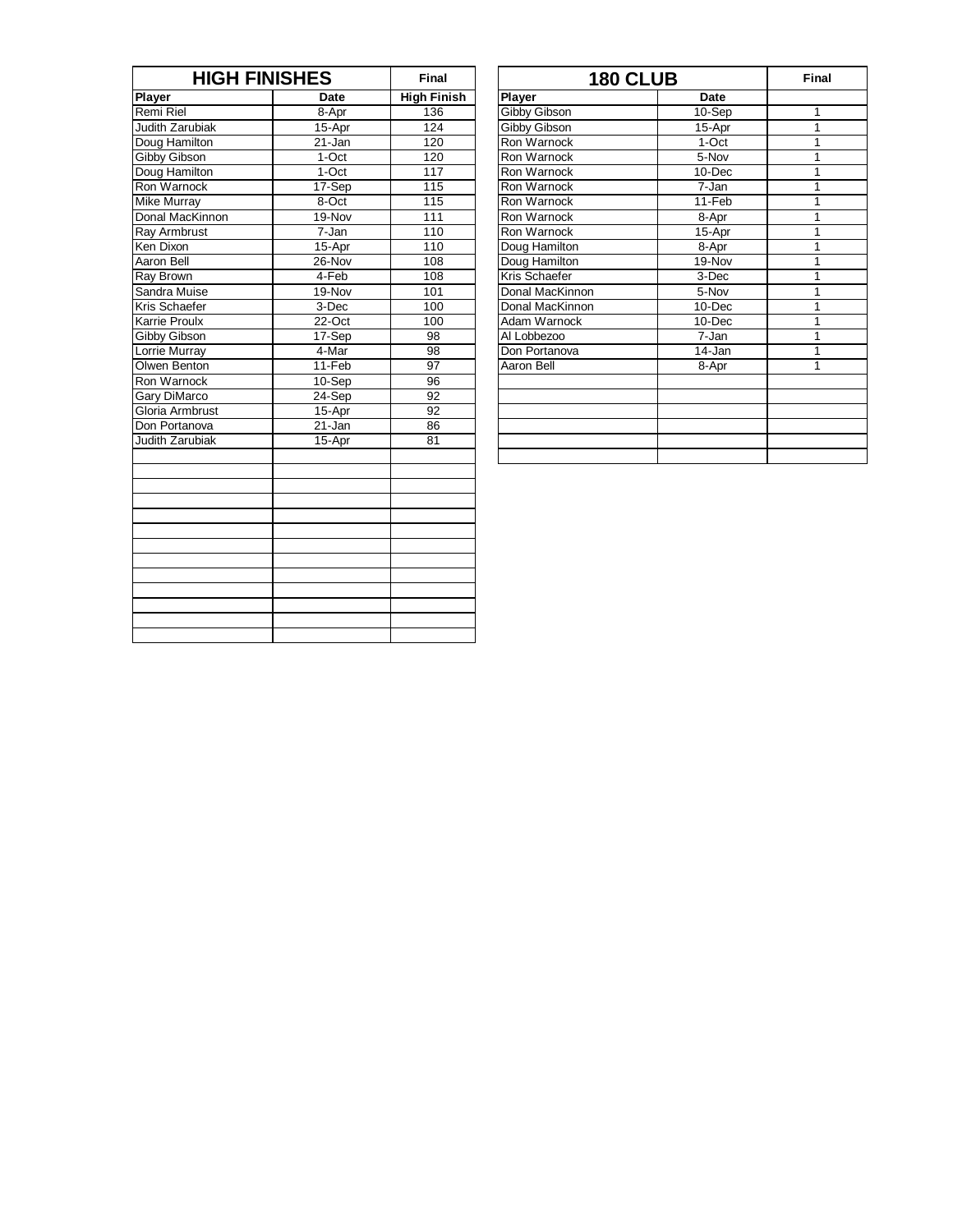| <b>HIGH SCORES UNDER 180</b><br>(Page 1) |                         |                   |                              |                        |                   |
|------------------------------------------|-------------------------|-------------------|------------------------------|------------------------|-------------------|
| Player                                   | <b>Number of Times</b>  | <b>High Score</b> | Player                       | <b>Number of Times</b> | <b>High Score</b> |
| <b>Gibby Gibson</b>                      | 1                       | 177               | <b>Clive Benton</b>          | 1                      | 135               |
| Aaron Bell                               | 1                       | 174               | Liz Lobbezoo                 | 1                      | 135               |
| Keiven O'Neill                           | $\overline{2}$          | 171               | Ron Warnock                  | 1                      | 135               |
| Gloria Armbrust                          | $\overline{2}$          | 171               | Chris Pepin                  | 1                      | 135               |
| Willie Muirhead                          | $\mathbf{1}$            | 171               | <b>Gibby Gibson</b>          | 1                      | 135               |
| Ron Warnock                              | $\mathbf{1}$            | 160               | Kris Schaefer                | 1                      | 135               |
| Pete Finamore                            | $\mathbf 1$             | 154               | Keith Stratton               | 1                      | 135               |
| Donal MacKinnon                          | 12                      | 140               | Remi Riel                    | 1                      | 135               |
| <b>Gibby Gibson</b>                      | 11                      | 140               | Keiven O'Neill               | 1                      | 135               |
| Adam Warnock                             | 8                       | 140               | Donal MacKinnon              | 1                      | 135               |
| Ron Warnock                              | $\overline{7}$          | 140               | <b>Bill Morgan</b>           | 1                      | 135               |
| <b>Ray Armbrust</b>                      | 7                       | 140               | <b>Mike Murray</b>           | 1                      | 134               |
| Matt MacNamara                           | 5                       | 140               | Liz Lobbezoo                 | 1                      | 134               |
| Don Portanova                            | 5                       | 140               | Chris Pepin                  | 1                      | 134               |
| Doug Hamilton                            | 4                       | 140               | Lorrie Murray                | 1                      | 134               |
| Roger Fournier                           | 4                       | 140               | Ken Craigs                   | 1                      | 134               |
| Gary DiMarco                             | 4                       | 140               | Willie Muirhead              | 3                      | 133               |
| <b>Greg Bishop</b>                       | $\overline{4}$          | 140               | Ray Brown                    | $\mathbf{1}$           | 133               |
| <b>Steve Minor</b>                       | 4                       | 140               | Sandra Muise                 | 1                      | 133               |
| Clive Benton                             | 3                       | 140               | Mike Murray                  | 1                      | 133               |
| Kris Schaefer                            | 3                       | 140               | Norma Craigs                 | 1                      | 133               |
| Gerome Bradowski                         | 3                       | 140               | <b>Jim Beckett</b>           | 1                      | 133               |
| Al Lobbezoo                              | 3                       | 140               | Charlie Mason                | 1                      | 133               |
| Remi Riel                                | $\overline{2}$          | 140               | <b>Diane Matthews</b>        | 1                      | 133               |
| <b>Mike Murray</b>                       | $\overline{2}$          | 140               | <b>Ron Bartlett</b>          | 3                      | 132               |
| Aaron Bell                               | $\overline{2}$          | 140               | Kris Schaefer                | $\overline{c}$         | 132               |
| Ken Dixon                                | $\overline{\mathbf{c}}$ | 140               | <b>Mike Murray</b>           | 1                      | 132               |
| Keith Stratton                           | 1                       | 140               | Jessie Stratton              | 1                      | 132               |
| Roy Gray                                 | 1                       | 140               | Ron Warnock                  | 1                      | 132               |
| Chip Barrow                              | $\mathbf 1$             | 140               | Louise Brown                 | 1                      | 132               |
| Jessica Beck                             | 1                       | 140               | Marianne Taylor              | 1                      | 132               |
| Ray Brown                                | 1                       | 140               | Don Portanova                | 1                      | 132               |
| Karen Ryan                               | 1                       | 140               | Doug Hamilton                | 1                      | 132               |
| Roni Webb                                | 1                       | 140               | Ken Dixon                    | 1                      | 132               |
| Keiven O'Neill                           | $\mathbf 1$             | 140               | Aaron Bell                   | 1                      | 131               |
| <b>Gilles Mercier</b>                    | 1                       | 140               | Mike Murray                  | 1                      | 130               |
| <b>Ron Bartlett</b>                      | 1                       | 140               | Al Lobbezoo                  | 1                      | 130               |
| Debbie Dixon                             | 1                       | 140               | Tim Haymes<br>Pete Finamore  | 1<br>1                 | 130               |
| Jody Cowell<br><b>Judith Zarubiak</b>    | 1<br>$\mathbf 1$        | 140<br>140        |                              | 1                      | 130<br>129        |
| Adam Warnock                             | $\overline{2}$          | 139               | Louise Brown<br>Adam Warnock | 1                      | 129               |
| Donal MacKinnon                          | 1                       | 139               | Ken Dixon                    | 1                      | 129               |
| <b>Ron Bartlett</b>                      | $\overline{2}$          | 138               | Al Lobbezoo                  | 1                      | 129               |
|                                          | 1                       | 138               |                              | 1                      | 128               |
| Roger Fournier                           | 1                       | 138               | Gary Dixon                   |                        | 128               |
| Clive Benton<br>Diana Bartlett           | 1                       | 138               | Roy Gray                     | 1<br>1                 | 128               |
| Gary DiMarco                             | 1                       | 138               | Ken Craigs<br>Nancy Dostie   | 1                      | 128               |
| Willie Muirhead                          | 1                       | 138               | Ken Craigs                   | 1                      | 127               |
| Jessie Stratton                          | 1                       | 138               | Keith Stratton               | 1                      | 127               |
| Louise Brown                             | 1                       | 138               | Dave Mason                   | 1                      | 127               |
| Donal MacKinnon                          | 1                       | 138               | Pete Finamore                | 1                      | 127               |
| Jessica Beck                             | 1                       | 138               | Keiven O'Neill               | 1                      | 127               |
| Gilles Mercier                           | 1                       | 137               | Louise Brown                 | 2                      | 126               |
| Remi Riel                                | 1                       | 137               | Gerome Bradowski             | 1                      | 126               |
| Aaron Bell                               | 1                       | 136               | Diane Matthews               | 1                      | 126               |
| Ron Warnock                              | 1                       | 136               |                              |                        |                   |
|                                          |                         |                   |                              |                        |                   |
|                                          |                         |                   |                              |                        |                   |
|                                          |                         |                   |                              |                        |                   |
|                                          |                         |                   |                              |                        |                   |
|                                          |                         |                   |                              |                        |                   |
|                                          |                         |                   |                              |                        |                   |
|                                          |                         |                   |                              |                        |                   |
|                                          |                         |                   |                              |                        |                   |
|                                          |                         |                   |                              |                        |                   |
|                                          |                         |                   |                              |                        |                   |
|                                          |                         |                   |                              |                        |                   |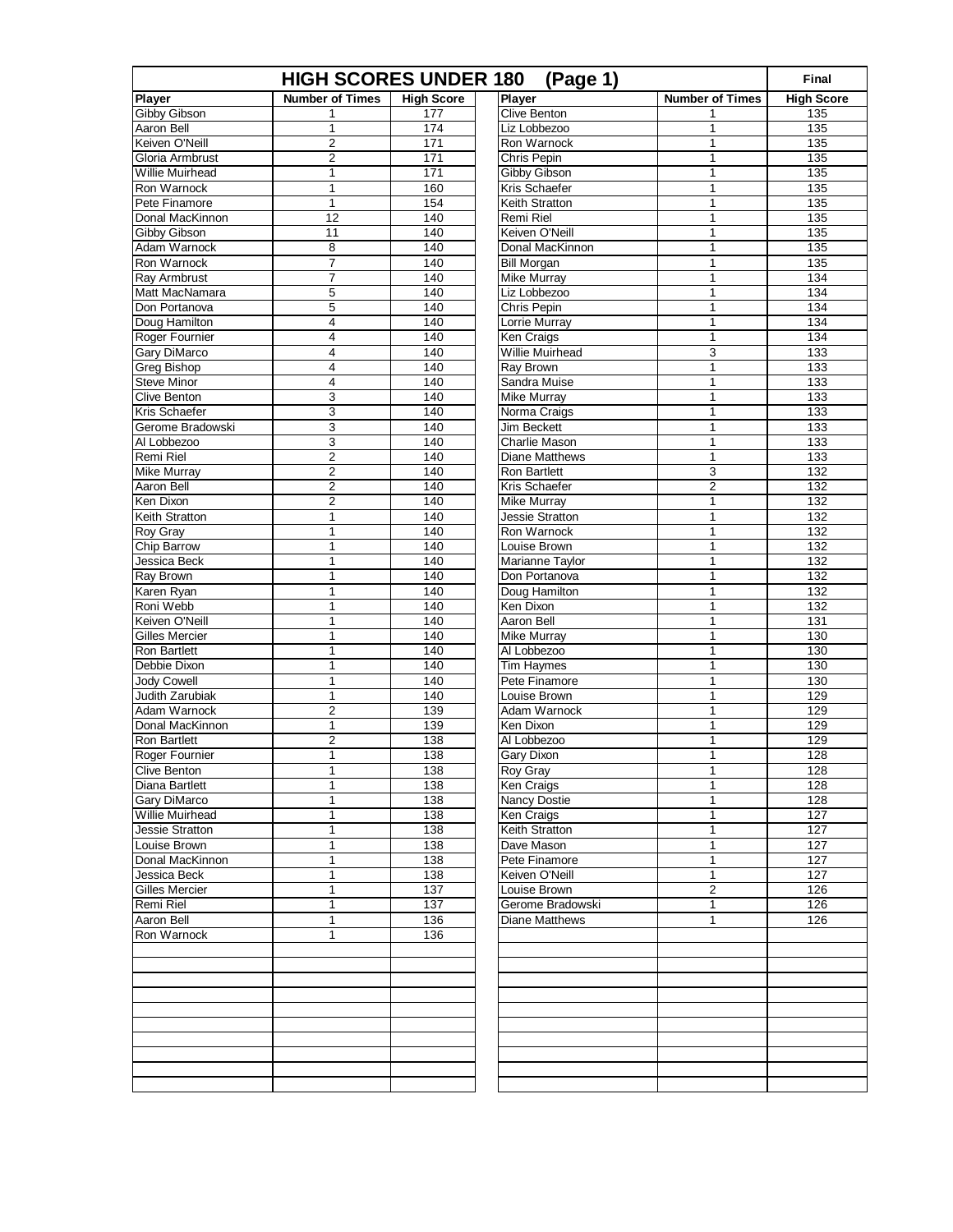| <b>HIGH SCORES UNDER 180</b><br>(Page 2)<br><b>Final</b> |                        |                   |                        |                        |                   |  |
|----------------------------------------------------------|------------------------|-------------------|------------------------|------------------------|-------------------|--|
| <b>Player</b>                                            | <b>Number of Times</b> | <b>High Score</b> | <b>Player</b>          | <b>Number of Times</b> | <b>High Score</b> |  |
| Aaron Bell                                               | 5                      | 125               | Al Lobbezoo            | 2                      | 120               |  |
| Adam Warnock                                             | 4                      | 125               | Doug Hamilton          | 1                      | 120               |  |
| Ron Warnock                                              | 4                      | 125               | Roger Fournier         | 1                      | 120               |  |
| Gibby Gibson                                             | $\overline{4}$         | 125               | Adam Warnock           | $\mathbf{1}$           | 120               |  |
| Kris Schaefer                                            | 3                      | 125               | Ron Warnock            | 1                      | 120               |  |
| Gerome Bradowski                                         | 3                      | 125               | Remi Riel              | $\mathbf{1}$           | 120               |  |
| Matt MacNamara                                           | $\overline{2}$         | 125               | Kris Schaefer          | 1                      | 120               |  |
| <b>Mike Murray</b>                                       | $\mathbf 2$            | 125               | Lorrie Murray          | 1                      | 120               |  |
| Doug Hamilton                                            | $\overline{2}$         | 125               | Dave Mason             | 1                      | 120               |  |
| Remi Riel                                                | 2                      | 125               | Gibby Gibson           | 1                      | 120               |  |
| <b>Willie Muirhead</b>                                   | $\mathbf 1$            | 125               | Gerome Bradowski       | $\mathbf{1}$           | 120               |  |
| Gibby Gibson                                             | 1                      | 125               | Gilles Mercier         | $\mathbf{1}$           | 120               |  |
| Jim Little                                               | $\mathbf 1$            | 125               | Mike Murray            | 1                      | 120               |  |
| <b>Greg Terry</b>                                        | 1                      | 125               | Ken Dixon              | 1                      | 120               |  |
| Kevin Csordas                                            | 1                      | 125               | Jessica Beck           | 1                      | 120               |  |
| Jessie Stratton                                          | $\mathbf{1}$           | 125               | <b>Sue Matthews</b>    | $\mathbf{1}$           | 119               |  |
| <b>Bill Morgan</b>                                       | 1                      | 125               | <b>Jessie Stratton</b> | 1                      | 119               |  |
| Gloria Armbrust                                          | $\mathbf 1$            | 125               | Marilyn Beckett        | 1                      | 119               |  |
| <b>Gilles Mercier</b>                                    | 1                      | 125               | Louise Brown           | 1                      | 119               |  |
| Norma Craigs                                             | 1                      | 125               | Christine Portanova    | 1                      | 119               |  |
| <b>Gary DiMarco</b>                                      | $\mathbf 1$            | 125               | Jim Little             | $\mathbf{1}$           | 118               |  |
| Jessica Beck                                             | 1                      | 125               | <b>Jody Cowell</b>     | $\mathbf{1}$           | 118               |  |
| Debbie Dixon                                             | $\mathbf 1$            | 125               | <b>Charlie Mason</b>   | 2                      | 117               |  |
| <b>Charlie Mason</b>                                     | $\overline{2}$         | 124               | Gloria Armbrust        | $\mathbf{1}$           | 117               |  |
| Keith Stratton                                           | 1                      | 124               | Willie Muirhead        | 1                      | 117               |  |
| <b>Greg Bishop</b>                                       | $\mathbf{1}$           | 124               | Chris Pepin            | $\mathbf{1}$           | 117               |  |
| Debbie Dixon                                             | $\mathbf{1}$           | 124               | Diane Matthews         | 1                      | 117               |  |
| <b>Betty Cohoe</b>                                       | $\mathbf 1$            | 124               | Ray Armbrust           | 1                      | 117               |  |
| Kris Schaefer                                            | $\overline{2}$         | 123               | Kris Schaefer          | 1                      | 117               |  |
| <b>Gary DiMarco</b>                                      | 1                      | 123               | Sandra Muise           | 1                      | 117               |  |
| Louise Brown                                             | $\mathbf 1$            | 123               | <b>Mike Murray</b>     | 4                      | 116               |  |
| Al Lobbezoo                                              | 1                      | 123               | <b>Jody Cowell</b>     | 2                      | 116               |  |
| Donal MacKinnon                                          | $\mathbf 1$            | 123               | Donal MacKinnon        | 1                      | 116               |  |
| Gibby Gibson                                             | 1                      | 123               | Ray Armbrust           | 1                      | 116               |  |
| <b>Steve Minor</b>                                       | 1                      | 123               | Debbie Dixon           | 1                      | 116               |  |
| Keith Stratton                                           | 1                      | 123               | <b>Gilles Mercier</b>  | 1                      | 116               |  |
| <b>Gilles Mercier</b>                                    | 1                      | 123               | <b>Sue Matthews</b>    | 1                      | 116               |  |
| <b>Ron Bartlett</b>                                      | $\mathbf 1$            | 123               | Ken Dixon              | 1                      | 116               |  |
| Olwen Benton                                             | $\mathbf{1}$           | 122               | Gloria Armbrust        | 2                      | 115               |  |
| Doug Hamilton                                            | 4                      | 121               | Ron Bartlett           | 1                      | 115               |  |
| Donal MacKinnon                                          | 3                      | 121               | Al Lobbezoo            | $\mathbf{1}$           | 115               |  |
| Aaron Bell                                               | 3                      | 121               | <b>Rav Armbrust</b>    | 1                      | 115               |  |
| <b>Gilles Mercier</b>                                    | 3                      | 121               | Ken Dixon              | 1                      | 115               |  |
| <b>Greg Bishop</b>                                       | $\overline{2}$         | 121               | Lorrie Murray          | $\mathbf{1}$           | 115               |  |
| Matt MacNamara                                           | $\overline{z}$         | 121               | Karrie Proulx          | 1                      | 115               |  |
| Adam Warnock                                             | $\overline{2}$         | 121               | Olwen Benton           | 1                      | 115               |  |
| Remi Riel                                                | 2                      | 121               | Greg Bishop            | 1                      | 115               |  |
| <b>Mike Murray</b>                                       | 2                      | 121               | <b>Steve Minor</b>     | 1                      | 115               |  |
| Ron Bartlett                                             | 2                      | 121               |                        |                        |                   |  |
| Kris Schaefer                                            | 2                      | 121               |                        |                        |                   |  |
| Gibby Gibson                                             | $\mathbf{1}$           | 121               |                        |                        |                   |  |
| <b>Ray Armbrust</b>                                      | 1                      | 121               |                        |                        |                   |  |
| Liz Lobbezoo                                             | 1                      | 121               |                        |                        |                   |  |
| <b>Bill Morgan</b>                                       | $\mathbf 1$            | 121               |                        |                        |                   |  |
|                                                          | 1                      | 121               |                        |                        |                   |  |
| Norma Craigs<br>Elsie Bell                               | $\mathbf{1}$           | 121               |                        |                        |                   |  |
|                                                          |                        |                   |                        |                        |                   |  |
| Al Lobbezoo                                              | 1                      | 121               |                        |                        |                   |  |
| Sue Matthews                                             | $\mathbf 1$            | 121               |                        |                        |                   |  |
| <b>Tim Haymes</b>                                        | 1                      | 121               |                        |                        |                   |  |
| Karen Ryan                                               | 1                      | 121               |                        |                        |                   |  |
| <b>Clive Benton</b>                                      | $\mathbf{1}$           | 121               |                        |                        |                   |  |
| Gloria Armbrust                                          | 1                      | 121               |                        |                        |                   |  |
| Chris Pepin                                              | 1                      | 121               |                        |                        |                   |  |
| Louise Brown                                             | $\mathbf 1$            | 121               |                        |                        |                   |  |
| Sandra Muise                                             | 1                      | 121               |                        |                        |                   |  |
| Charlie Mason                                            | $\mathbf{1}$           | 121               |                        |                        |                   |  |
| Keiven O'Neill                                           | 1                      | 121               |                        |                        |                   |  |
| Gerome Bradowski                                         | 1                      | 121               |                        |                        |                   |  |
| Ken Dixon                                                | 1                      | 121               |                        |                        |                   |  |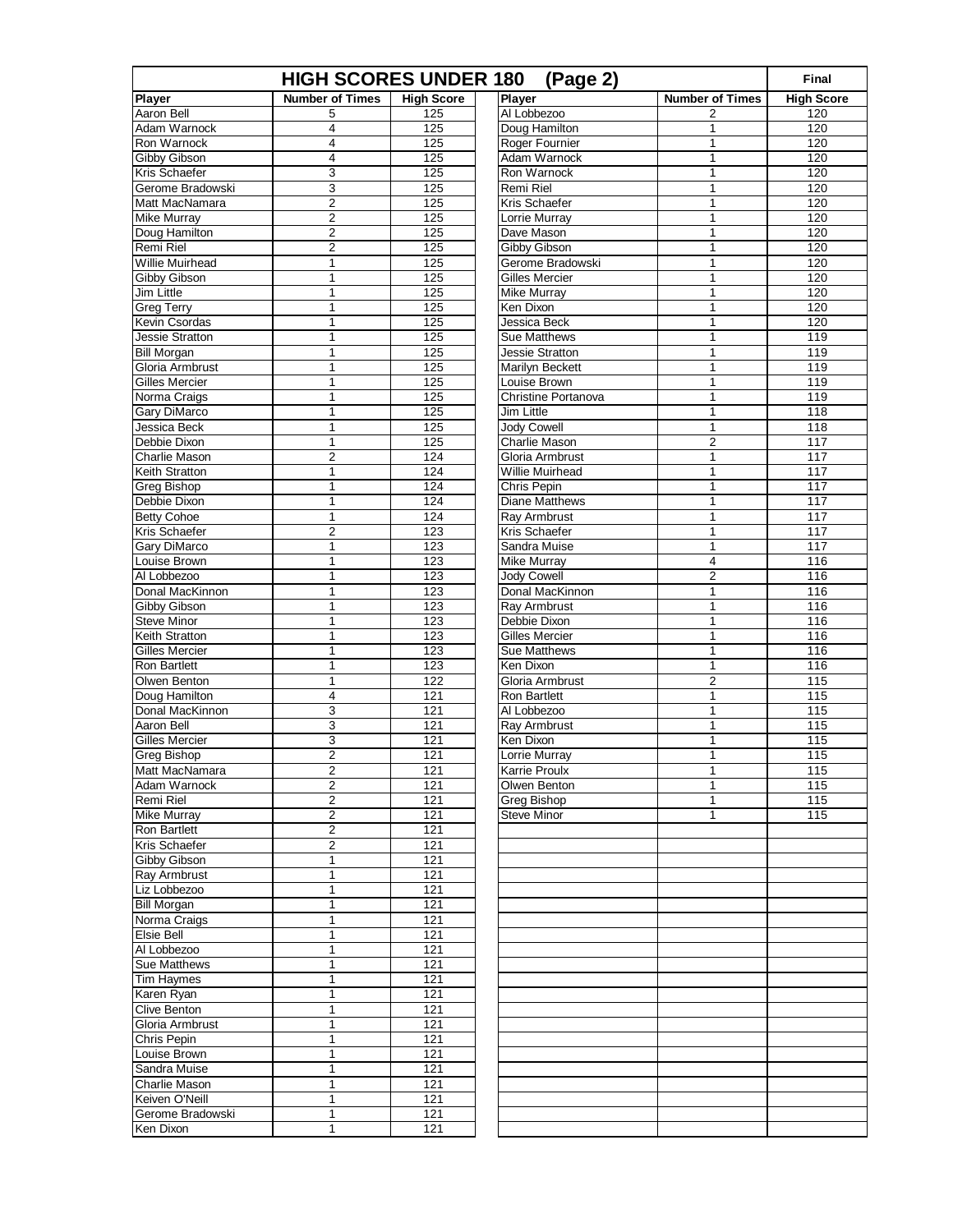|                                       | <b>HIGH SCORES UNDER 180</b> |                   | (Page 3)                             |                                  | Final             |
|---------------------------------------|------------------------------|-------------------|--------------------------------------|----------------------------------|-------------------|
| Player                                | <b>Number of Times</b>       | <b>High Score</b> | <b>Player</b>                        | <b>Number of Times</b>           | <b>High Score</b> |
| Olwen Benton                          | 2                            | 114               | Al Lobbezoo                          | 2                                | 105               |
| Ken Craigs                            | 1                            | 114               | Ron Warnock                          | 1                                | 105               |
| Charlie Mason                         | 1                            | 114               | Gloria Armbrust                      | $\mathbf{1}$                     | $\frac{105}{2}$   |
| <b>Diane Matthews</b>                 | 1                            | 114               | Norma Craigs                         | 1                                | 105               |
| <b>Steve Minor</b>                    | 1                            | 114               | Liz Lobbezoo                         | 1                                | 105               |
| Judith Zarubiak                       | 1                            | 114               | Chris Pepin                          | $\mathbf{1}$                     | 105               |
| <b>Ron Bartlett</b>                   | 1                            | 114               | Kris Schaefer                        | 1                                | 105               |
| Keith Stratton                        | 1                            | 114               | Sherry Arsenault                     | $\mathbf{1}$                     | $\frac{105}{2}$   |
| Karen Ryan                            | 1                            | 114               | <b>Roy Gray</b>                      | 1                                | 105               |
| Sue Matthews                          | $\mathbf 1$                  | 113               | Kim Pepin                            | 1                                | 104               |
| Keith Stratton                        | 1                            | 113               | Lorrie Murray                        | 1                                | 104               |
| Donal MacKinnon                       | 1                            | 113               | <b>Jody Cowell</b>                   | 1                                | 104               |
| Jessica Beck                          | 1                            | $\overline{112}$  | <b>Brenda MacFarlane</b>             | $\mathbf{1}$                     | 104               |
| Ken Dixon                             | 1                            | 112               | Louise Brown                         | 1                                | 104               |
| <b>Sue Matthews</b>                   | $\mathbf 1$                  | 112               | Ken Dixon                            | 1                                | 103               |
| Judith Zarubiak                       | 1                            | 112               | Debbie Dixon                         | 1                                | 103               |
| Karen Ryan                            | 1                            | 112               | <b>Brenda MacFarlane</b>             | 1                                | 103               |
| Mike Murray                           | 1                            | $\overline{112}$  | Chris Pepin                          | $\mathbf{1}$                     | 103               |
| Louise Brown<br><b>Diane Matthews</b> | 1                            | 111               | <b>Diane Matthews</b>                | 1                                | 103               |
|                                       | $\mathbf 1$                  | 111               | Dianna Bartlett                      | 1                                | 102               |
| Karrie Proulx<br><b>Roy Gray</b>      | $\mathbf 1$                  | 111<br>111        | Jessie Stratton<br><b>Jim Little</b> | $\mathbf 2$                      | 101<br>101        |
|                                       | 1                            | $\frac{111}{111}$ |                                      | $\overline{c}$<br>$\overline{2}$ | 101               |
| Norma Craigs<br>Kim Pepin             | 1<br>1                       | 111               | Chris Pepin<br><b>Betty Cohoe</b>    | 1                                | 101               |
| <b>Nancy Prevost</b>                  | $\mathbf 1$                  | 111               | <b>Brenda MacFarlane</b>             | 1                                | 101               |
| Liz Lobbezoo                          | $\mathbf 1$                  | 111               | Lucy Gauthier                        | 1                                | 101               |
| Kevin Csordas                         | 1                            | 110               | <b>Maddy Gagnon</b>                  | 1                                | 101               |
| Maddy Gagnon                          | 1                            | 109               | Karen Ryan                           | $\mathbf{1}$                     | 101               |
| <b>Jim Little</b>                     | 1                            | 109               | Roger Fournier                       | 1                                | 101               |
| <b>Charlie Mason</b>                  | 1                            | 109               | <b>Bill Morgan</b>                   | 1                                | 101               |
| Lorrie Murray                         | $\mathbf 1$                  | 109               | Ron Warnock                          | 1                                | 101               |
| Keiven O'Neill                        | $\overline{2}$               | 108               | <b>Sue Matthews</b>                  | 1                                | 101               |
| <b>Maddy Gagnon</b>                   | 1                            | 108               | Mike Murray                          | $\mathbf{1}$                     | 101               |
| <b>Ray Armbrust</b>                   | 1                            | 108               | Liz Lobbezoo                         | 1                                | 101               |
| Charlie Mason                         | 1                            | 108               | Marianne Taylor                      | 1                                | 101               |
| Elsie Bell                            | $\mathbf{1}$                 | 108               |                                      |                                  |                   |
| <b>Gilles Mercier</b>                 | 1                            | 108               |                                      |                                  |                   |
| Gary Dixon                            | 1                            | 108               |                                      |                                  |                   |
| Kim Pepin                             | 1                            | 108               |                                      |                                  |                   |
| <b>Clive Benton</b>                   | 1                            | 107               |                                      |                                  |                   |
| Judith Zarubiak                       | $\mathbf{1}$                 | 107               |                                      |                                  |                   |
| Norma Craigs                          | 1                            | 107               |                                      |                                  |                   |
| <b>Tim Haymes</b>                     | 1                            | 107               |                                      |                                  |                   |
| <b>Elsie Bell</b>                     | 1                            | 107               |                                      |                                  |                   |
| Karen Ryan                            | 1                            | 106               |                                      |                                  |                   |
| <b>Roy Gray</b>                       | 1                            | 106               |                                      |                                  |                   |
| Kevin Csordas                         | 1                            | 106               |                                      |                                  |                   |
| Kim Pepin                             | 1                            | 106               |                                      |                                  |                   |
|                                       |                              |                   |                                      |                                  |                   |
|                                       |                              |                   |                                      |                                  |                   |
|                                       |                              |                   |                                      |                                  |                   |
|                                       |                              |                   |                                      |                                  |                   |
|                                       |                              |                   |                                      |                                  |                   |
|                                       |                              |                   |                                      |                                  |                   |
|                                       |                              |                   |                                      |                                  |                   |
|                                       |                              |                   |                                      |                                  |                   |
|                                       |                              |                   |                                      |                                  |                   |
|                                       |                              |                   |                                      |                                  |                   |
|                                       |                              |                   |                                      |                                  |                   |
|                                       |                              |                   |                                      |                                  |                   |
|                                       |                              |                   |                                      |                                  |                   |
|                                       |                              |                   |                                      |                                  |                   |
|                                       |                              |                   |                                      |                                  |                   |
|                                       |                              |                   |                                      |                                  |                   |
|                                       |                              |                   |                                      |                                  |                   |
|                                       |                              |                   |                                      |                                  |                   |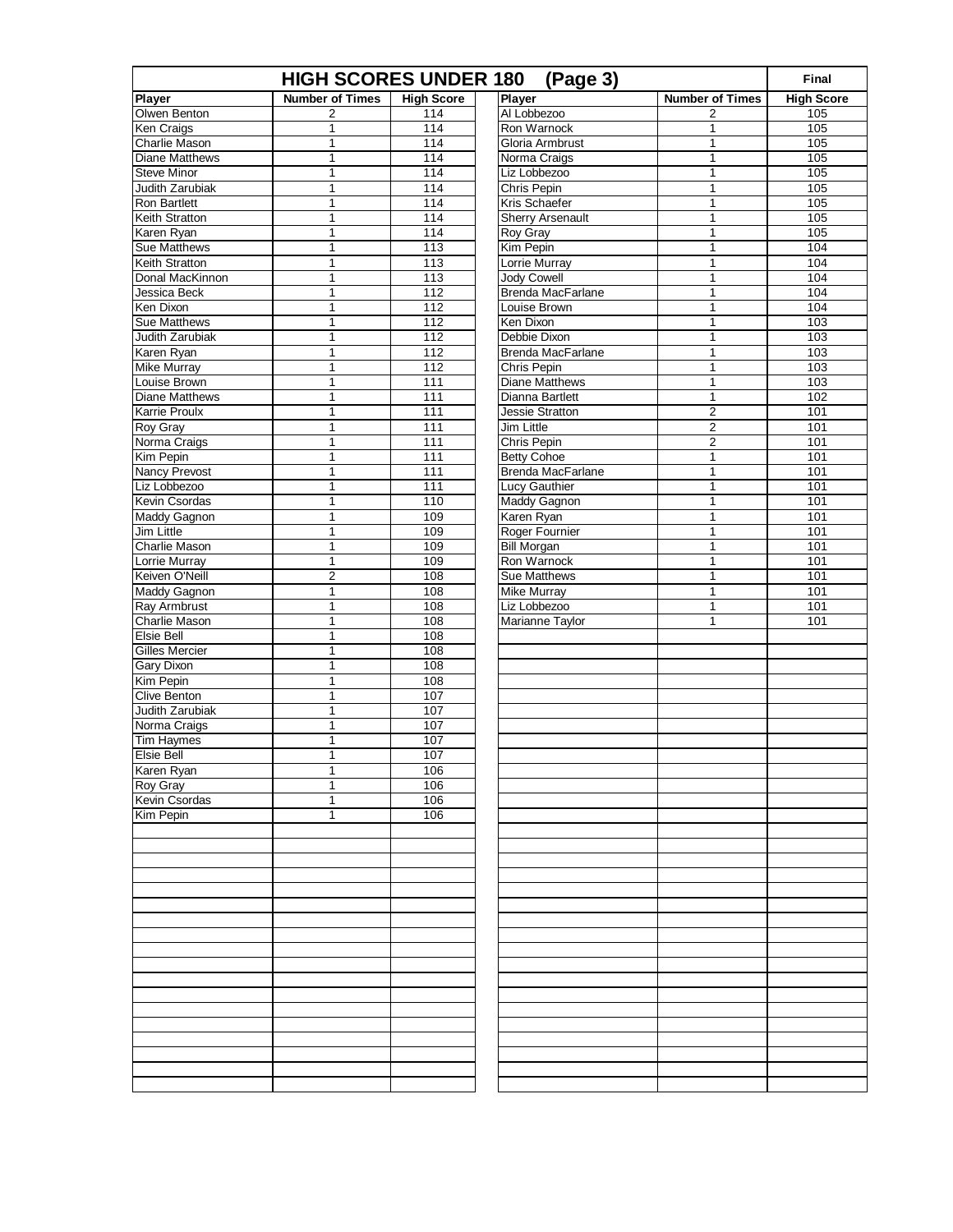Welland & District Open Dart Teague

**Established 1988** 

## Tournament Results 2009-2010

| <b>Event</b>                                               | <b>Winner</b>                                       | <b>Runner Up</b>                                        |
|------------------------------------------------------------|-----------------------------------------------------|---------------------------------------------------------|
| <b>Memorial</b>                                            | orrie Murray, Roy Gray, Donal MacKinnon             | Roger Fournier, Steve Minor, Charlie Mason              |
|                                                            |                                                     |                                                         |
| <b>Jimmy Russell Team Select</b>                           | Jim Little, Matt McNamara, Greg Bishop              | Marianne Taylor, Gary Dixon, Donal MacKinnon            |
|                                                            |                                                     |                                                         |
| <b>Sweetheart Mixed Doubles</b>                            | Jody Cowell, Donal MacKinnon                        | Sandra Muise, Mike Murray                               |
|                                                            |                                                     |                                                         |
| Team Playoffs - "A" Division                               | Dawg Pound - Marianne Taylor, Jessica Beck          | Rockets - Olwen Benton, Jody Cowell, Sherry Arsenault   |
|                                                            | Roger Fournier, Gibby Gibson, Chip Barrow           | Rob Watt, Clive Benton, Aaron Bell, Greg Terry          |
|                                                            | Gilles Mercier, Greg Bishop, Steve Minor            |                                                         |
|                                                            |                                                     |                                                         |
| Team Playoffs - "B" Division                               | Blender Party - Karen Ryan, Jessie Stratton         | Crew - Brenda MacFarlane, Norma Craigs, Dianna Bartlett |
|                                                            | Kim Pepin, Chris Pepin, Bill Morgan, Keith Stratton | Mike Murray, Ken Craigs, Ron Bartlett, Brian MacFarlane |
|                                                            | Pete Finamore                                       |                                                         |
|                                                            |                                                     |                                                         |
| High / Low Doubles - "A" Division Dave Mason, Gibby Gibson |                                                     | Marilyn Beckett, Ron Warnock                            |
|                                                            |                                                     |                                                         |
| High / Low Doubles - "B" Division                          | Pete Finamore, Remi Riel                            | Kevin Csordas, Doug Hamilton                            |
|                                                            |                                                     |                                                         |
| Singles - "A" Ladies                                       | Gloria Armbrust                                     | Marianne Taylor                                         |
|                                                            |                                                     |                                                         |
| Singles - "A" Men                                          | Ron Warnock                                         | <b>Gibby Gibson</b>                                     |
|                                                            |                                                     |                                                         |
| Singles - "B" Ladies                                       | _orrie Murray                                       | Olwen Benton                                            |
|                                                            |                                                     |                                                         |
| Singles - "B" Men                                          | <b>Bill Morgan</b>                                  | <b>Ken Dixon</b>                                        |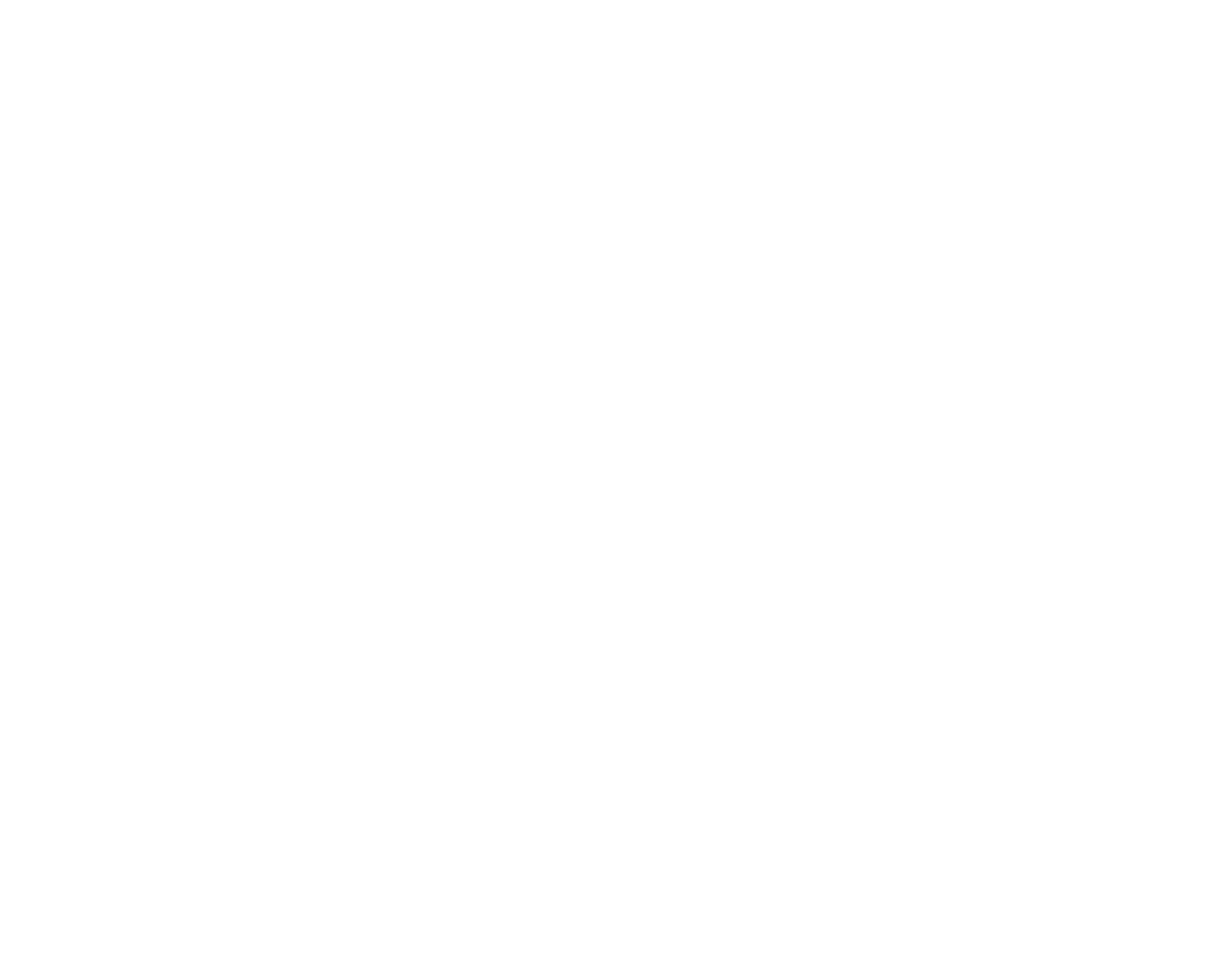## **WELLAND & DISTRICT OPEN DART LEAGUE**

|                                         |                                         |                                     |                                                  |                                   |                                   | http://wdodl.microagets.com     |                                             |                                     |                                   |                                  |
|-----------------------------------------|-----------------------------------------|-------------------------------------|--------------------------------------------------|-----------------------------------|-----------------------------------|---------------------------------|---------------------------------------------|-------------------------------------|-----------------------------------|----------------------------------|
|                                         |                                         |                                     | <b>SCHEDULE</b>                                  |                                   | 2009 - 2010                       |                                 |                                             |                                     |                                   | Sept 10th                        |
| Wk1                                     | Wk <sub>2</sub>                         | Wk <sub>3</sub>                     | Wk4                                              | <b>Wk 5</b>                       | Wk 6                              | Wk 7                            | Wk8                                         |                                     | Wk 9                              | <b>Wk 10</b>                     |
| <b>SEP. 10</b>                          | <b>SEP. 17</b>                          | <b>SEP. 24</b>                      | OCT.1                                            | OCT.8                             | <b>OCT. 15</b>                    | <b>OCT.22</b>                   | <b>OCT. 29</b>                              | <b>NOV.5</b>                        | <b>NOV. 12</b>                    | <b>NOV. 19</b>                   |
| н<br>A                                  | н<br>A                                  | н<br>Α                              | н<br>A                                           | н<br>A                            | н<br>Α                            | н<br>A                          | н<br>Α                                      |                                     | н<br>A                            | н<br>A                           |
| v <sub>2</sub><br>1                     | 10 v 11                                 | 6<br>v 9                            | v <sub>8</sub><br>4                              | 2 v<br>6                          | v <sub>8</sub><br>1               | 6<br>v <sub>5</sub>             | v 8<br>$\overline{7}$                       | <b>Memorial</b>                     | 11<br>v <sub>6</sub>              | 3<br>v <sub>4</sub>              |
| v <sub>3</sub><br>11                    | 9<br>v <sub>1</sub>                     | $10 \text{ v} 5$                    | 3<br>v <sub>9</sub>                              | v <sub>5</sub><br>3               | 6<br>v <sub>3</sub>               | v <sub>7</sub><br>11            | $\overline{4}$<br>v <sub>1</sub>            | Cup                                 | 8<br>v <sub>9</sub>               | 8 v 10                           |
| $\sqrt{8}$<br>6                         | $\overline{2}$<br>v <sub>8</sub>        | 11 <sub>v</sub><br>$\overline{4}$   | $\mathbf{1}$<br>$v$ 11                           | 8<br>v 11                         | $\overline{4}$ v<br>5             | $\mathbf{1}$<br>10 <sub>v</sub> | 3<br>v <sub>2</sub>                         | <b>Bring Food</b>                   | 5<br>1<br>$\mathsf{v}$            | 9<br>v <sub>7</sub>              |
| 5<br>v <sub>9</sub>                     | $\overline{4}$ v<br>6                   | 2 v 7                               | v <sub>2</sub><br>10                             | $10 \text{ v}$ 9                  | $\overline{7}$<br>v <sub>10</sub> | 9<br>$v\overline{2}$            | 5 v 11                                      | <b>Donation</b>                     | $2 \vee 4$                        | 6<br>v <sub>1</sub>              |
| v <sub>10</sub><br>4                    | 5<br>v <sub>7</sub>                     | 1<br>v <sub>3</sub>                 | $\overline{7}$<br>v <sub>6</sub>                 | $\overline{7}$<br>v <sub>4</sub>  | 11<br>9<br>$\mathsf{v}$           | 8<br>v <sub>3</sub>             | $6\overline{6}$<br>v <sub>10</sub>          | Br 4                                | $\overline{7}$<br>v <sub>3</sub>  | 5 <sup>5</sup><br>v <sub>2</sub> |
| $12 \times 7$                           | $3 \times 12$                           | 8 v 12                              | v <sub>12</sub><br>5                             | 12 <sub>v</sub><br>$\overline{1}$ | 2 v 12                            | $12 \times 4$                   | $9 \times 12$                               |                                     | 10 v 12                           | 12 v 11                          |
| <b>Wk 11</b>                            | <b>Wk 12</b>                            |                                     |                                                  |                                   | <b>Wk 13</b>                      | <b>Wk 14</b>                    | <b>Wk 15</b>                                | <b>Wk 16</b>                        | <b>Wk 17</b>                      |                                  |
| <b>NOV. 26</b>                          | <b>DEC. 3</b>                           | <b>DEC. 10</b>                      | <b>DEC. 17</b>                                   | <b>DEC. 24</b>                    | <b>JAN.7</b>                      | <b>JAN. 14</b>                  | <b>JAN. 21</b>                              | <b>JAN. 28</b>                      | <b>FEB. 4</b>                     | <b>FEB. 11</b>                   |
| A<br>н                                  | н<br>A                                  |                                     |                                                  | <b>DEC. 31</b>                    | н<br>A                            | н<br>A                          | н<br>A                                      | н<br>A                              | н<br>A                            |                                  |
| $3 \times 10$                           | 2<br>v <sub>1</sub>                     | Jimmy                               | <b>Make Up</b>                                   |                                   | 11 v 10                           | 9<br>6<br>$\mathsf{v}$          | 8<br>v <sub>4</sub>                         | 6<br>v <sub>2</sub>                 | 8<br>v <sub>1</sub>               | <b>Sweet</b>                     |
| $5 \vee 8$                              | 3 <sup>1</sup><br>v <sub>11</sub>       | <b>Russell</b>                      | <b>Night</b>                                     | <b>Happy</b>                      | $\mathbf{1}$<br>v <sub>9</sub>    | 5<br>v <sub>10</sub>            | 9<br>v <sub>3</sub>                         | 5<br>v <sub>3</sub>                 | 3<br>v <sub>6</sub>               | <b>Heart</b>                     |
| 4 v 9                                   | 8<br>v <sub>6</sub>                     | <b>Team</b>                         |                                                  | <b>Holidays</b>                   | 8<br>v <sub>2</sub>               | 4<br>v <sub>11</sub>            | v <sub>1</sub><br>11                        | 11 v 8                              | 5<br>v <sub>4</sub>               | <b>Mixed</b>                     |
| v <sub>7</sub><br>1                     | 9<br>v <sub>5</sub>                     | <b>Select</b>                       |                                                  |                                   | 6<br>v <sub>4</sub>               | v <sub>2</sub><br>7             | $2 \times 10$                               | 9<br>v <sub>10</sub>                | 10 <sup>1</sup><br>v <sub>7</sub> | <b>Doubles</b>                   |
| v <sub>11</sub><br>2                    | 10 <sub>v</sub><br>$\overline{4}$       | Br 4                                |                                                  |                                   | $\overline{7}$<br>v <sub>5</sub>  | 3<br>v <sub>1</sub>             | 6<br>7<br>$\mathsf{v}$                      | 4<br>$\overline{7}$<br>$\mathsf{v}$ | 9<br>v <sub>11</sub>              | Br 4                             |
| 12 v 6                                  | 7 v 12                                  |                                     |                                                  |                                   | $12 \times 3$                     | $12 \times 8$                   | 12 v 5                                      | $1 \times 12$                       | 12 v 2                            |                                  |
| <b>Wk 18</b>                            | <b>Wk 19</b>                            | <b>Wk 20</b>                        | <b>Wk 21</b>                                     | <b>Wk 22</b>                      |                                   |                                 |                                             |                                     |                                   |                                  |
| <b>FEB. 18</b>                          | <b>FEB. 25</b>                          | MAR. 4                              | <b>MAR. 11</b>                                   | <b>MAR. 18</b>                    | <b>MAR. 25</b>                    | APR.1                           | APR.8                                       | <b>APR. 15</b>                      | <b>APR. 22</b>                    | <b>MAY. ??</b>                   |
| н<br>Α                                  | н<br>A                                  | н<br>Α                              | н<br>A                                           | н<br>A                            |                                   |                                 |                                             |                                     |                                   |                                  |
| 5<br>v <sub>6</sub>                     | v <sub>7</sub><br>8                     | 6 v 11                              | 4<br>v <sub>3</sub>                              | $10 \text{ v } 3$                 | <b>Make Up</b>                    | Team                            | <b>High/Low</b>                             | <b>Singles</b>                      | Annual                            | <b>Awards</b>                    |
| 7<br>v <sub>11</sub>                    | 1<br>$\overline{4}$<br>V                | 9<br>v <sub>8</sub>                 | $v \overline{8}$<br>10                           | 8<br>5<br>$\mathsf{v}$            | <b>Night</b>                      | <b>Playoffs</b>                 | <b>Doubles</b>                              |                                     | <b>General</b>                    | <b>Banquet</b>                   |
| v <sub>10</sub><br>1                    | $2 \vee 3$                              | 5 <sub>v</sub><br>$\mathbf{1}$      | v <sub>9</sub><br>$\overline{7}$                 | 9<br>v <sub>4</sub>               |                                   | Br 4                            | Br <sub>4</sub>                             | Br <sub>4</sub>                     | <b>Meeting</b>                    | Br 4                             |
| 2<br>v 9                                | 11 v 5                                  | $\overline{4}$ v<br>$\overline{2}$  | v <sub>6</sub><br>$\mathbf{1}$                   | $7 \times 1$                      |                                   |                                 |                                             |                                     | Br 4                              |                                  |
| 3<br>v <sub>8</sub>                     | 10 <sub>v</sub><br>6                    | 3<br>$\overline{7}$<br>$\mathsf{v}$ | 2<br>v <sub>5</sub>                              | 11 v 2                            |                                   |                                 |                                             |                                     |                                   |                                  |
| 4 v 12                                  | $12 \times 9$                           | 12 v 10                             | 11 v 12                                          | 6 v 12                            |                                   |                                 |                                             |                                     |                                   |                                  |
|                                         | Regular Nights: Start 7:30              |                                     |                                                  |                                   |                                   |                                 | Tournaments: Registration 7:00 - Start 7:30 |                                     |                                   |                                  |
|                                         |                                         |                                     |                                                  |                                   | <b>TEAMS</b>                      |                                 |                                             |                                     |                                   |                                  |
| Team No.                                | <b>Name</b>                             |                                     | Venue                                            |                                   | Phone #                           |                                 | <b>Captain</b>                              |                                     | Phone #                           |                                  |
| 1                                       | "A" Gang                                |                                     | <b>Welland Legion</b>                            |                                   | 905-734-6601                      |                                 | Gloria Armbrust                             |                                     | 905-735-1118                      |                                  |
| 2                                       | <b>Rogues</b>                           |                                     | <b>Welland Legion</b>                            |                                   | 905-734-6601                      |                                 | Remi Riel                                   |                                     | 905-734-3886                      |                                  |
| 3                                       | <b>Senators</b>                         |                                     | <b>Rex Hotel</b>                                 |                                   | 905-734-4752                      |                                 | Don Portanova                               |                                     | 905-732-5694                      |                                  |
| 4                                       | Dog Pound                               |                                     | <b>Trappers</b>                                  |                                   | 905-734-4221                      |                                 | Roger Fournier                              |                                     | 905-788-2635                      |                                  |
| 5                                       | <b>The Blender Party</b>                |                                     | <b>Welland Legion</b>                            |                                   | 905-734-6601                      |                                 | Karen Ryan                                  |                                     | 905-714-4388                      |                                  |
| 6                                       | <b>Targets</b>                          |                                     | <b>Welland Legion</b>                            |                                   | 905-734-6601                      |                                 | Elsie Bell                                  |                                     | 905-892-5976                      |                                  |
| 7                                       | <b>Canucks</b>                          |                                     | <b>Welland Legion</b>                            |                                   | 905-734-6601                      |                                 | Keiven O'Neill                              |                                     | 289-213-0487                      |                                  |
| 8                                       | <b>Fur Trappers</b>                     |                                     | <b>Trappers</b>                                  |                                   | 905-734-4221                      |                                 | Al Lobbezoo                                 |                                     | 905-328-7136                      |                                  |
| 9                                       | <b>Rascals</b>                          |                                     | <b>Welland Legion</b>                            |                                   | 905-734-6601                      |                                 | Sue Matthews                                |                                     | 905-732-4816                      |                                  |
| 10                                      | <b>The Crew</b>                         |                                     | <b>Bada Bing</b>                                 |                                   | 289-820-7101                      |                                 | Mike Murray                                 |                                     | 905-734-1059                      |                                  |
| 11                                      | <b>Rockets</b>                          |                                     | <b>Rex Hotel</b>                                 |                                   | 905-734-4752                      |                                 | Clive Benton                                |                                     | 905-714-4352                      |                                  |
| 12                                      | <b>Grizzlies</b>                        |                                     | <b>Bears Den</b>                                 |                                   | 905-788-2404                      |                                 | Donal MacKinnon                             |                                     | 905-714-0409                      |                                  |
|                                         |                                         |                                     | <b>MEETINGS - 8-PM - Executive and Team Reps</b> |                                   |                                   |                                 |                                             |                                     |                                   |                                  |
| <b>Rex Hotel</b>                        |                                         |                                     |                                                  |                                   |                                   |                                 | Wednesday October 14th                      |                                     | 2009                              |                                  |
| <b>Trappers</b>                         |                                         |                                     |                                                  |                                   |                                   |                                 | Wednesday February 10th                     |                                     | 2010                              |                                  |
| Bada Bing                               |                                         |                                     |                                                  |                                   |                                   |                                 | Wednesday March 17th                        |                                     | 2010                              |                                  |
|                                         | Annual General Meeting - Welland Legion |                                     |                                                  |                                   |                                   | Thursday April 22nd             |                                             |                                     | 2010                              |                                  |
|                                         |                                         |                                     |                                                  |                                   |                                   |                                 |                                             |                                     |                                   |                                  |
|                                         |                                         |                                     |                                                  |                                   | <b>EXECUTIVE</b>                  |                                 |                                             |                                     |                                   |                                  |
| <b>President</b>                        |                                         | Al Lobbezoo                         |                                                  | 905-328-7136                      |                                   |                                 | elobbezoo@hotmail.com                       |                                     |                                   |                                  |
| <b>Vice President</b>                   |                                         | Aaron Bell                          |                                                  | 289-347-5288                      |                                   |                                 | aarontallica@yahoo.com                      |                                     |                                   |                                  |
| <b>Secretary</b>                        |                                         | Liz Lobbezoo                        |                                                  | 905-735-9437                      |                                   |                                 | elobbezoo@hotmail.com                       |                                     |                                   |                                  |
| <b>Treasurer</b><br><b>Statistician</b> |                                         | Karen Ryan                          |                                                  | 905-714-4388                      |                                   | kryan43@cogeco.ca               |                                             |                                     |                                   |                                  |
| <b>Directors</b>                        |                                         | Doug Hamilton<br>Diane M            |                                                  | 905-246-6150                      | Keiven O                          | 289-213-0487                    | dhamilton31@sympatico.ca                    |                                     |                                   |                                  |
|                                         |                                         | Elsie B                             | 289-820-6758                                     |                                   |                                   |                                 |                                             | Jay C                               |                                   |                                  |
|                                         |                                         | Mary M                              | 905-892-5976<br>905-735-2359                     |                                   | Kim P<br>Jody C                   | 905-714-4443<br>289-347-5288    |                                             | Roy G<br>Sue M                      | 905-734-3765<br>905-732-4816      |                                  |
| <b>Tournament</b>                       |                                         | Adam W                              | 905-733-0949                                     |                                   | Gloria A                          | 905-735-1118                    |                                             | Clive B                             | 905-714-4352                      |                                  |
| <b>Directors</b>                        |                                         | Mike M                              | 905-734-1059                                     |                                   |                                   |                                 |                                             |                                     |                                   |                                  |
|                                         |                                         |                                     |                                                  |                                   |                                   |                                 |                                             |                                     |                                   |                                  |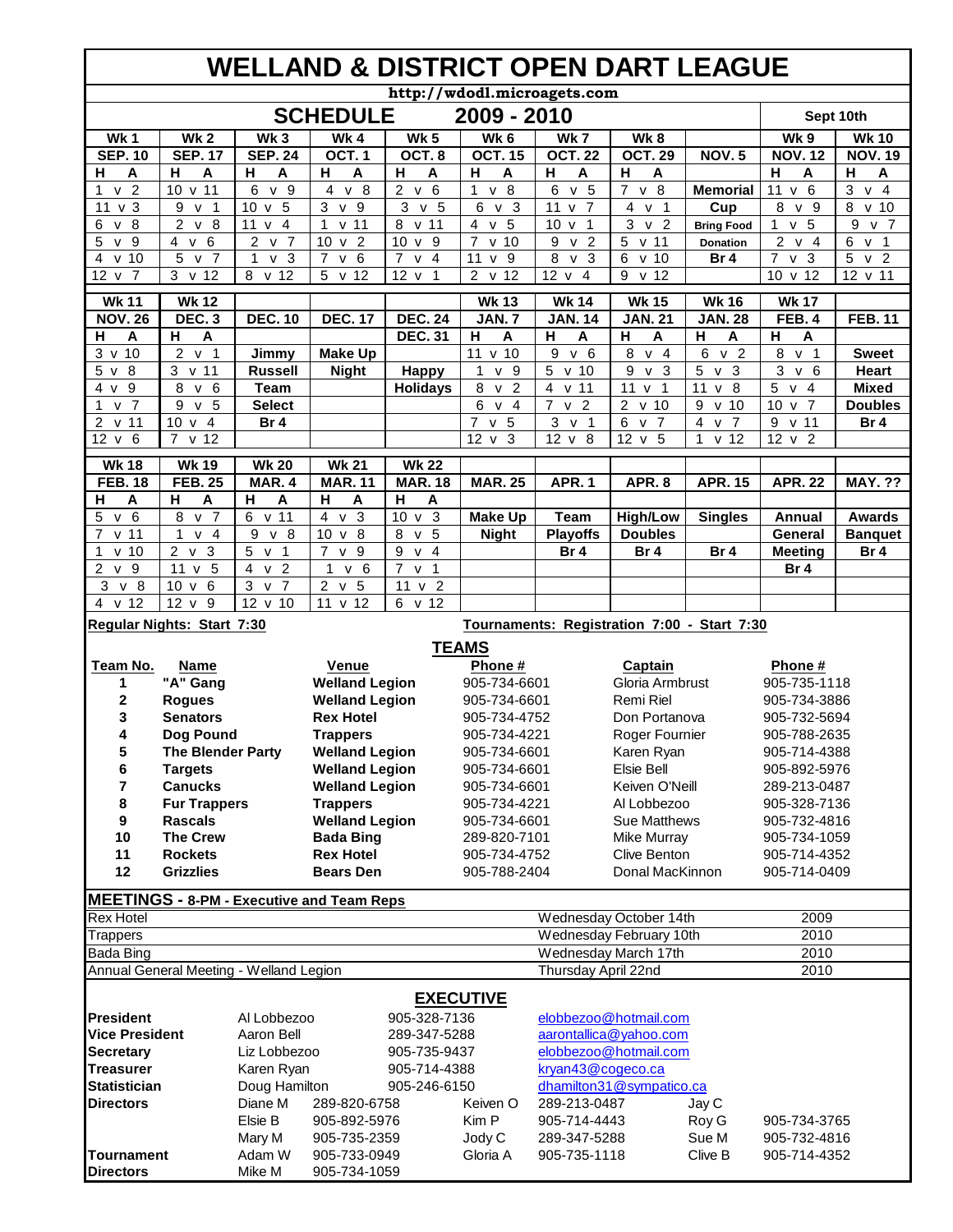## Welland & District Open Dart Teague

Established 1988 http://wdodl.microagets.com

**2009 - 2010**

|          | <b>TEAM</b>         | <b>SPONSOR</b> |                      |         | <b>TEAM</b>     | <b>SPONSOR</b>           |                      |
|----------|---------------------|----------------|----------------------|---------|-----------------|--------------------------|----------------------|
|          | "A" Gang            | Br 4           | 734-6601             | 2       | <b>Rogues</b>   | IBr 4                    | 734-6601             |
| Capt.    | Gloria Armbrust     | 735-1118       | armbrust@niagara.com | Capt.   | Remi Riel       | 734-3886<br>289 228-7075 | cscgonzo@hotmail.com |
| Co-Capt. | Ray Armbrust        |                |                      | Co-Capt | Sandra Muise    |                          | mzmuse@cogeco.ca     |
|          | Ron Warnock         |                |                      |         | Willie Muirhead | 932-3670                 |                      |
|          | Judith Zarubiak     |                |                      |         | Charlie Mason   | 735-2359                 | mcmason@primus.ca    |
|          | Lucy Gauthier       | 734-4292       |                      |         | Mary Mason      | 735-2359                 |                      |
|          | Dave Mason          |                |                      |         | Maddie Gagnon   |                          |                      |
|          | <b>Bob Cummings</b> |                |                      |         |                 |                          |                      |
|          |                     |                |                      |         |                 |                          |                      |

|         |                     |          |                     |          | 4       | Dog Pound          | <b>Trappers</b> | 734-4221                   |
|---------|---------------------|----------|---------------------|----------|---------|--------------------|-----------------|----------------------------|
|         | Senators            | The Rex  |                     | 734-4752 | Capt.   | Roger Fournier     | 788-2635        |                            |
| Capt    | Don Portanova       | 732-5694 | donp@microagets.com |          | Co-Capt | Marianne Taylor    | 892-8583        |                            |
| Co-Capt | <b>Gary DiMarco</b> | 892-3520 | garbet@cogeco.ca    |          |         | <b>Chip Barrow</b> | 289-407-0450    |                            |
|         | Ray Brown           | 892-0496 |                     |          |         | Greg Bishop        | 735-0988        |                            |
|         | Louise Brown        | 892-0496 |                     |          |         | <b>Gil Mercier</b> | 414-6755        | gilles mercier@hotmail.com |
|         | Christine Portanova | 732-5694 |                     |          |         | Gibby Gibson       | 980-0832        |                            |
|         | <b>Betty Cohoe</b>  | 892-3520 |                     |          |         | Jessica Beck       |                 |                            |
|         |                     |          |                     |          |         |                    |                 |                            |

| 5       | The Blender Party  | Br 4     | 734-6601                    | 6       | <b>Targets</b>       | Br 4     | 734-6601           |
|---------|--------------------|----------|-----------------------------|---------|----------------------|----------|--------------------|
| Capt.   | Karen Ryan         | 714-4388 | hydraservitd@on.aibn.com    | Capt.   | Elsie Bell           | 892-5976 | eebell@niagara.com |
| Co-Capt | Kim Pepin          | 714-4443 | kpepin@cogeco.ca            | Co-Capt | Ken Dixon            | 735-1256 | kdixon5@cogeco.ca  |
|         | <b>Bill Morgan</b> | 714-4388 | kryan43@cogeco.ca           |         | Debbie Dixon         |          |                    |
|         | Pete Finamore      | 732-7577 |                             |         | Gary Dixon           |          |                    |
|         | Keith Stratton     | 774-1449 | jstratton@mountaincable.net |         | Kerri Dixon          |          |                    |
|         | Jessie Stratton    | 774-1449 |                             |         | <b>Tim Haymes</b>    |          |                    |
|         | Chris Pepin        | 714-4443 |                             |         | <b>Kevin Csordas</b> |          |                    |
|         |                    |          |                             |         |                      |          |                    |

|               | <b>Grizzlies</b>       | <b>Bears Den</b> |                     | 788-2404 | 8                | <b>Fur Trappers</b>  | <b>Trappers</b>                | 734-4221              |
|---------------|------------------------|------------------|---------------------|----------|------------------|----------------------|--------------------------------|-----------------------|
| Capt.         | Donal Mackinnon        | 714-0409         | Donal M@hotmail.com |          | Capt.            | Al Lobbezoo          | 905 328-7136                   | elobbezoo@hotmail.com |
| Co-Capt       | Gerome Bradowski       |                  |                     |          | Co-Capt          | <b>Kris Schaefer</b> | 735-9437                       |                       |
| Karrie Proulx |                        |                  |                     |          | Danielle Warnock | 735-0384             | danielle.adam.warnock@hotmail. |                       |
|               |                        |                  |                     |          |                  |                      |                                | com                   |
|               | Adam Legros            |                  |                     |          |                  | Liz Lobbezoo         | 735-9437                       |                       |
|               | Jim Beckett            |                  |                     |          |                  | Adam Warnock         | 905 733-0949                   |                       |
|               | <b>Marilyn Beckett</b> |                  |                     |          |                  | <b>Nancy Dostie</b>  | 714-7350                       | nancydostie2@msn.com  |
|               |                        |                  |                     |          |                  |                      |                                |                       |

|          | <b>Rascals</b>  | Br 4         | 734-6601                 | 10       | <b>The Crew</b>         | <b>Ba Da Bing</b> | 289 820-7101           |
|----------|-----------------|--------------|--------------------------|----------|-------------------------|-------------------|------------------------|
| Capt.    | Sue Matthews    | 732-4816     | smatthews4@cogeco.ca     | Capt.    | <b>Mike Murray</b>      | 734-1059          | mikey561@hotmail.com   |
| Co-Capt. | Diane Matthews  | 289 380-6758 | deesdoggies@yahoo.com    | Co-Capt. | Brenda MacFarlane       | 732-4830          | brenda24xo@hotmail.com |
|          | Doug Hamilton   | 905 246-6150 | dhamilton31@sympatico.ca |          | Ken Craias              | 735-2154          |                        |
|          | Jim Little      | 735-4039     |                          |          | Diana Bartlett          | 788-1700          |                        |
|          | <b>Roy Gray</b> | 732-3765     | rgray54@cogeco.ca        |          | Ron Bartlett            |                   |                        |
|          | Lorri Murrav    | 734-1059     |                          |          | Norma Craias            |                   |                        |
|          | Roni Webb       | 735-9665     |                          |          | <b>Brian Macfarlane</b> |                   |                        |
|          |                 |              |                          |          |                         |                   |                        |

| 11      | <b>Rockets</b>          | The Rex      | 734-4752                   |
|---------|-------------------------|--------------|----------------------------|
| Capt.   | Clive Benton            | 714-4352     | 658-2321                   |
| Co-Capt | Aaron Bell              | 289 347-5288 | aarontallica@yahoo.com     |
|         | <b>Greg Terry</b>       |              |                            |
|         | <b>Jody Cowell</b>      |              |                            |
|         | Olwen Benton            |              |                            |
|         | <b>Sherry Arsenault</b> |              |                            |
|         | Rob Watt                |              |                            |
|         | Matt McNamara           | 289 820-9811 | matt29mcnamara@hotmail.com |
|         |                         |              |                            |